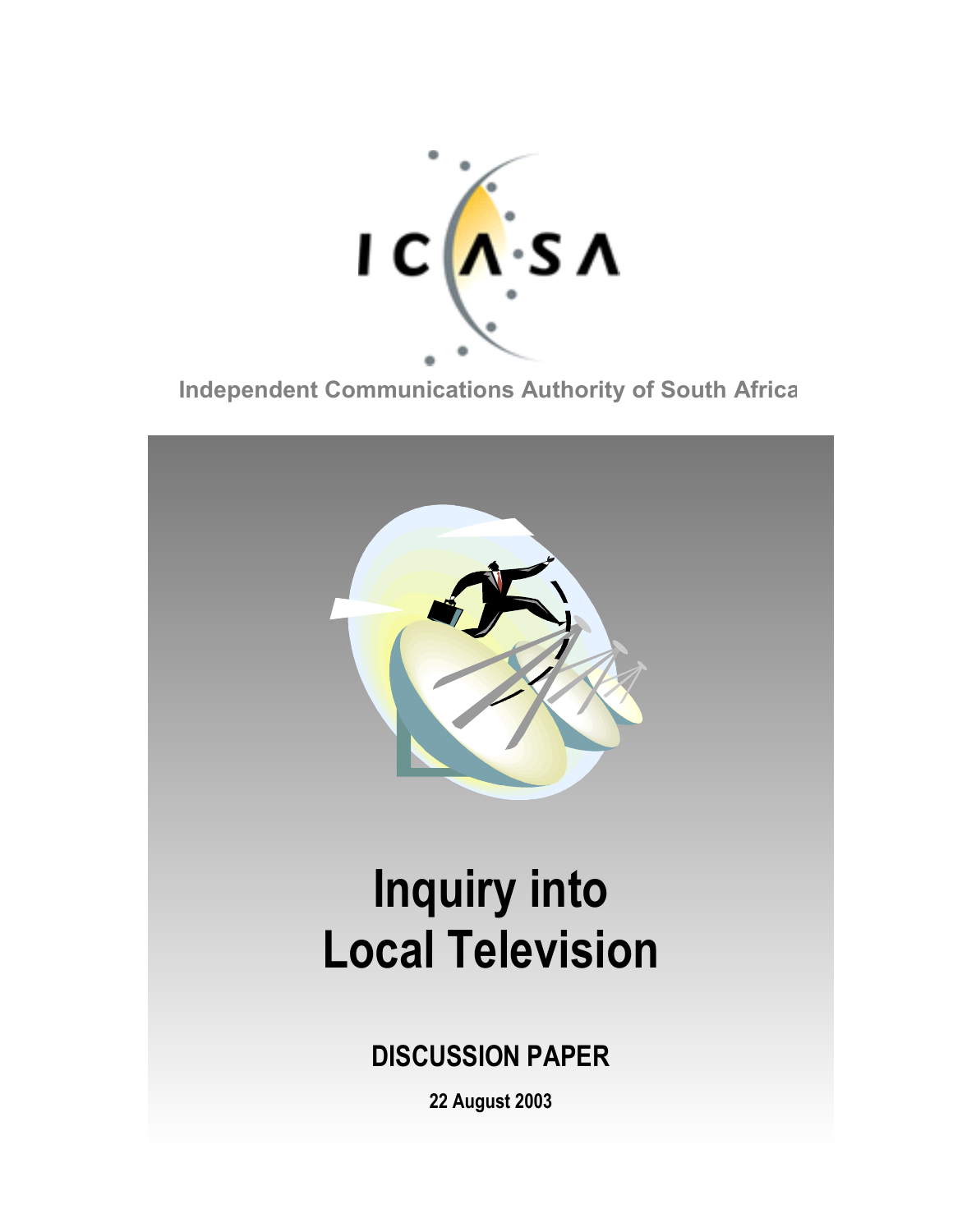| 2.                                                          |  |  |  |  |
|-------------------------------------------------------------|--|--|--|--|
|                                                             |  |  |  |  |
|                                                             |  |  |  |  |
| 3.                                                          |  |  |  |  |
|                                                             |  |  |  |  |
|                                                             |  |  |  |  |
| 6.                                                          |  |  |  |  |
|                                                             |  |  |  |  |
|                                                             |  |  |  |  |
|                                                             |  |  |  |  |
| $7_{\scriptscriptstyle{\sim}}$                              |  |  |  |  |
| 8.                                                          |  |  |  |  |
| 9.                                                          |  |  |  |  |
|                                                             |  |  |  |  |
| 10.1                                                        |  |  |  |  |
| 10.2                                                        |  |  |  |  |
|                                                             |  |  |  |  |
|                                                             |  |  |  |  |
|                                                             |  |  |  |  |
|                                                             |  |  |  |  |
|                                                             |  |  |  |  |
| 12.1                                                        |  |  |  |  |
| 12.2                                                        |  |  |  |  |
|                                                             |  |  |  |  |
|                                                             |  |  |  |  |
|                                                             |  |  |  |  |
|                                                             |  |  |  |  |
| 15. IMPACT ON EXISTING TELEVISION BROADCASTING SERVICES  22 |  |  |  |  |
|                                                             |  |  |  |  |
| 16.1                                                        |  |  |  |  |
| 16.2                                                        |  |  |  |  |
| 16.3                                                        |  |  |  |  |
| 16.4                                                        |  |  |  |  |
| 16.5                                                        |  |  |  |  |
|                                                             |  |  |  |  |
| 16.7                                                        |  |  |  |  |
|                                                             |  |  |  |  |
| 16.7.2                                                      |  |  |  |  |
| 16.8                                                        |  |  |  |  |
|                                                             |  |  |  |  |
|                                                             |  |  |  |  |
|                                                             |  |  |  |  |
|                                                             |  |  |  |  |
| 17.1                                                        |  |  |  |  |
|                                                             |  |  |  |  |
|                                                             |  |  |  |  |
|                                                             |  |  |  |  |
| 19.1                                                        |  |  |  |  |
| 19.2                                                        |  |  |  |  |
| 19.3                                                        |  |  |  |  |
|                                                             |  |  |  |  |
|                                                             |  |  |  |  |
|                                                             |  |  |  |  |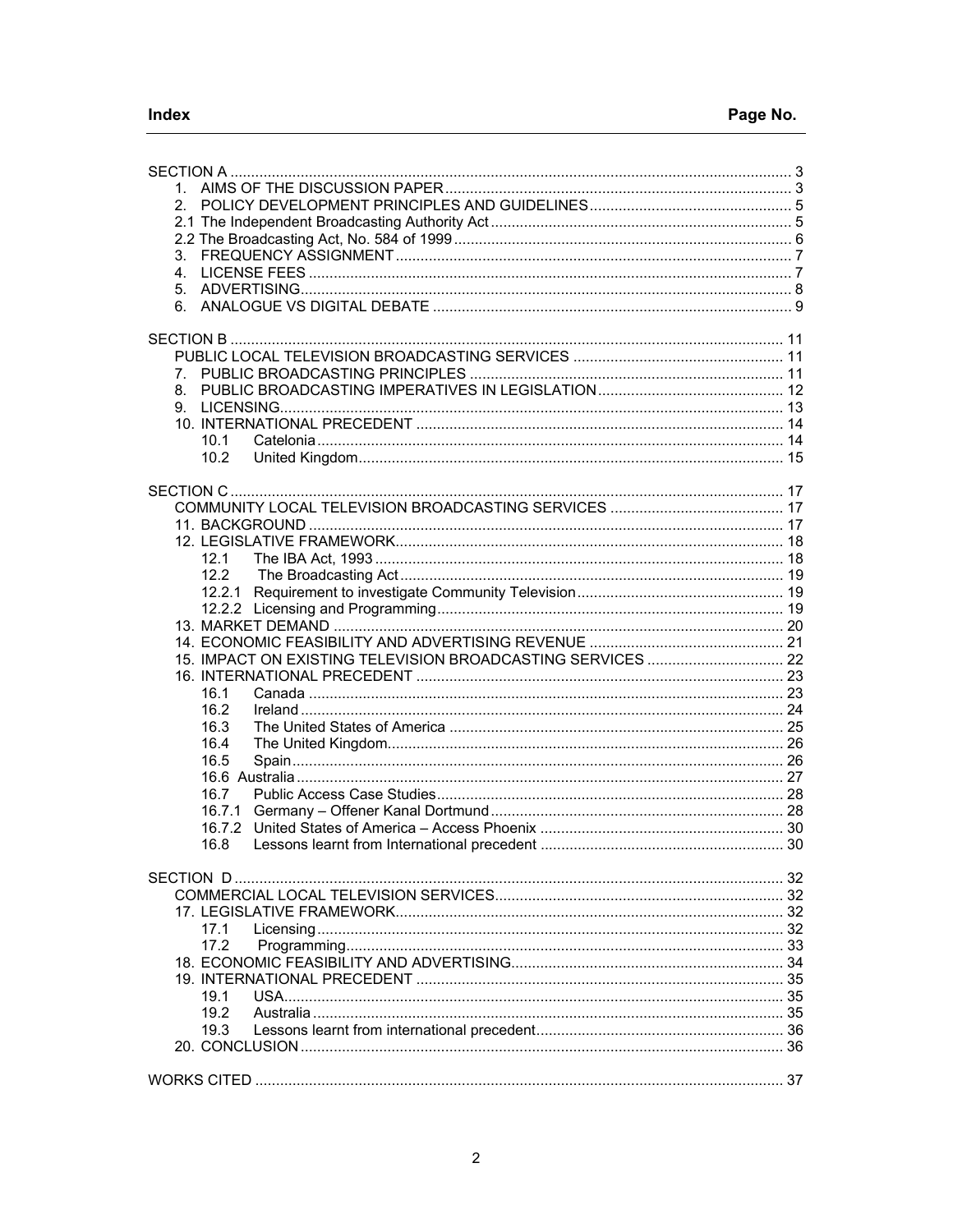# **SECTION A**

### **1. AIMS OF THE DISCUSSION PAPER**

The purpose of this Discussion Paper is to generate comment from all stakeholders on issues surrounding the introduction of Local Television ("LTV") in South Africa as enunciated by section 28 of the Independent Broadcasting Authority Act, No. 153 of 1993 ("the IBA Act").

The Discussion Paper's primary objectives are to:

- solicit public participation and input in developing the regulatory framework for LTV in South Africa; and
- generate discussion on the appropriate policy and licensing framework for the introduction of LTV in South Africa.

The Discussion Paper is structured in the form of questions supported by explanatory and contextual discussion. Questions posed are not necessarily all-encompassing, and additional information or research can be supplied.

The Discussion Paper is divided into four sections. Section A establishes the guiding policy principles or framework for the introduction of LTV in South Africa. Section B investigates public LTV broadcasting services, and considers aspects such as enabling legislation, market demand and a proposed model. Sections C and D adopt a similar approach to section B in that they investigate the potential introduction of community and commercial local television broadcasting services.

The Independent Communications Authority of South Africa ("the Authority") would welcome any input on issues or research related to the introduction of Local Television that stakeholders feel the Authority may have neglected.

The Authority invites interested parties, stakeholders and the public to respond to the issues and questions raised in the Discussion Paper. Submissions will be public documents and should be provided to the Authority in both electronic and hard copy formats. Electronic copies will facilitate the posting of submissions on the Authority's web site (www.icasa.org.za).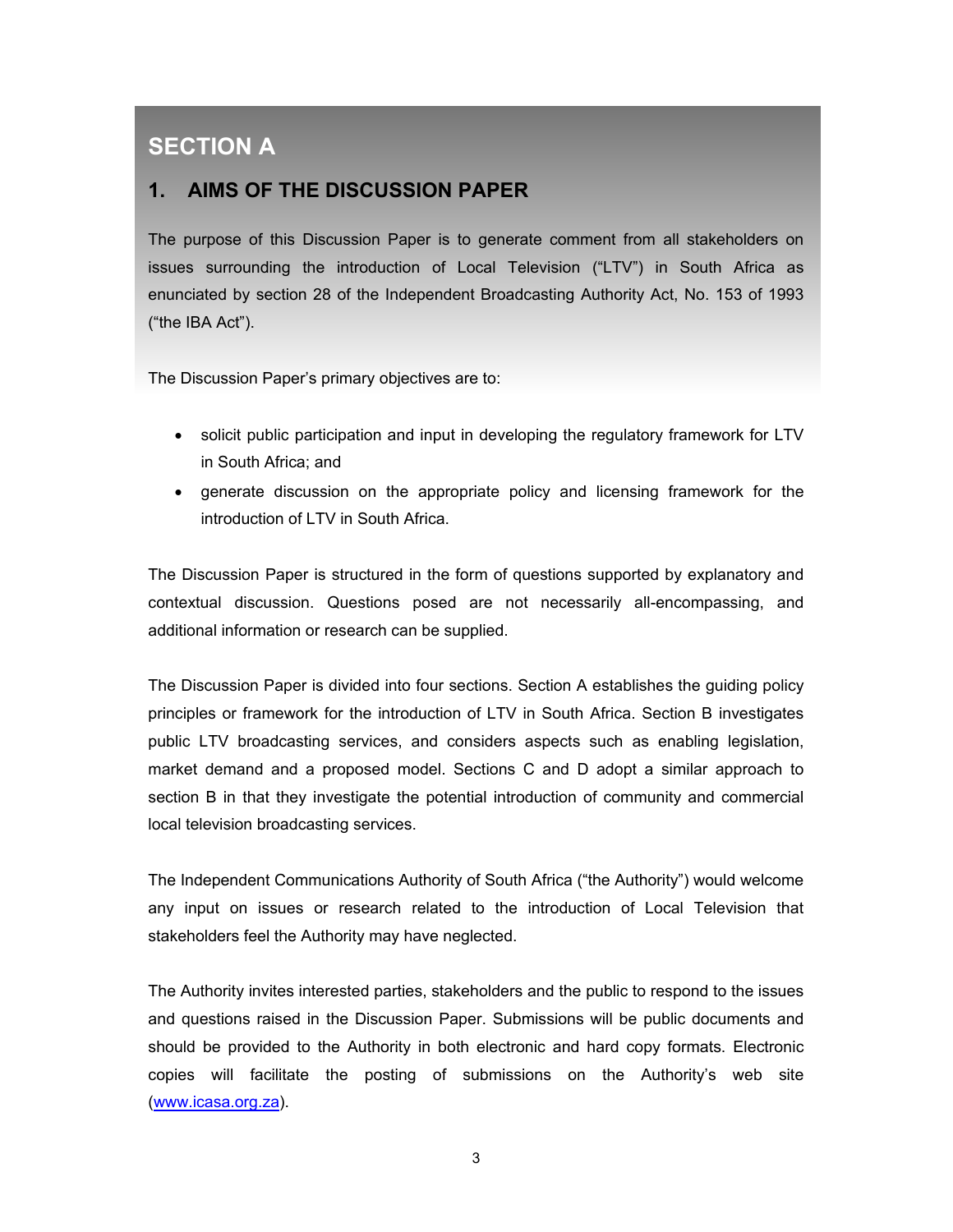The Authority will post all submissions on its website, except where the submitter has requested that inputs remain confidential.

Interested parties and stakeholders should indicate when they provide their submission if they do not wish to have all or part of the submission made publicly available. Reasons why the Authority should restrict access to the material should be provided with the submission.

| Ms Violet Letsiri      | ÷ | Manager: Policy Development                          |
|------------------------|---|------------------------------------------------------|
| E-mail                 |   | vletsiri@icasa.org.za                                |
| <b>OR</b>              |   |                                                      |
| Ms Marschelle Tillek : |   | Departmental Secretary (PDRD)                        |
| E-mail                 |   | mtillek@icasa.org.za                                 |
| Courier                |   | Policy Development and Research Department           |
|                        |   | Independent Communications Authority of South Africa |
|                        |   | 164 Katherine Street, Pinmill Farm                   |
|                        |   | <b>Block D</b>                                       |
|                        |   | Sandton                                              |
| OR.                    |   |                                                      |
| Post                   |   | Private Bag x10002                                   |
|                        |   | Sandton                                              |
|                        |   | 2146                                                 |
| <b>OR</b>              |   |                                                      |
| Fax                    |   | (011) 448-2414                                       |

**Written Submissions should be sent to:** 

Any interested person or organisation who submits written representations should indicate whether they require an opportunity to make oral presentation at the hearings.

The closing date for the receipt of representations is **29 September 2003** at **16h30.**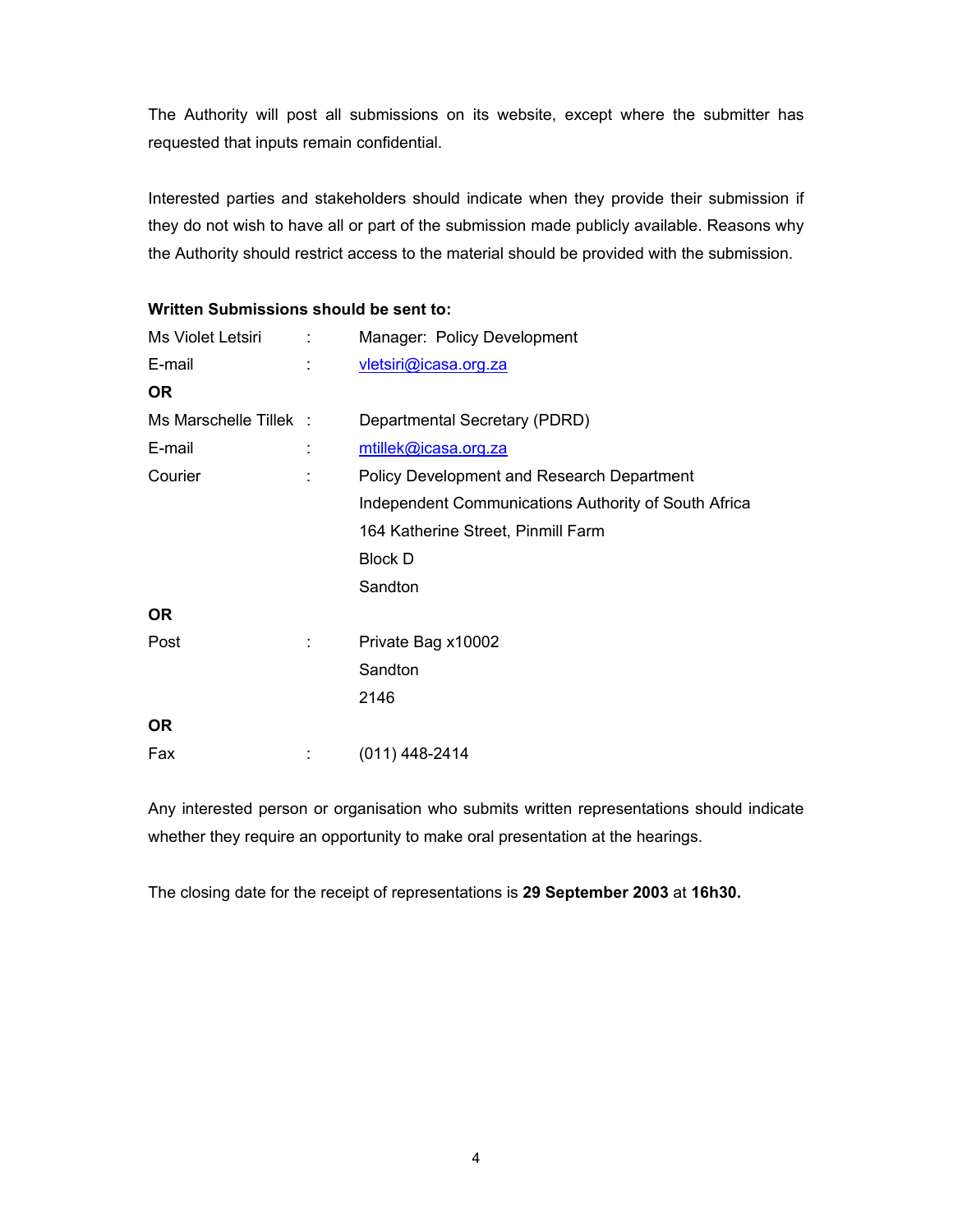### **2. POLICY DEVELOPMENT PRINCIPLES AND GUIDELINES**

It is important to explore the overarching policy principles that guide the Authority in approaching the introduction of LTV in South Africa. According to section 28 of the IBA Act the Authority may from time to time conduct an inquiry into any matter relevant to the achievement and application of the principles of broadcasting as enunciated in section 2 of the Act. This means that any inquiry into the potential introduction of LTV must be in line with the guiding principles of broadcasting as set out in section 2 of the IBA Act. It is therefore essential before any study could be undertaken on this matter that the principles set out in section 2 of the IBA Act must be considered and analysed.

#### **2.1 The Independent Broadcasting Authority Act**

Section 2 of the IBA Act states that the primary purpose of the Act is to provide for the regulation of broadcasting and for that purpose to-

- (a) promote the provision of a diverse range of sound and television broadcasting services on a national, regional and local level, which, when viewed collectively, cater for all language and cultural groups and provide entertainment, education and information.
- (b) promote the development of public, commercial and community broadcasting services which are responsive to the needs of the public;
- (c) ensure that broadcasting services, viewed collectively-
	- (i) develop and protect a national and regional identity, culture and character;
	- (ii) provide for regular-
		- (aa) news services;
		- (bb) actuality programmes on matters of public interest;
		- (cc) programmes on political issues of public interest; and
		- (dd) programmes on matters of international, national, regional and local significance.

The significance of section 2 is that it very clearly places an obligation upon the Authority to promote the introduction of a diverse range of sound and television services at national, regional and local level. Currently this obligation has only been fulfilled in the sound broadcasting area, as television broadcasting services are currently only offered at a national level except for the grandfathered broadcaster Trinity Broadcasting Network ("TBN") and special events community television licensees from time to time.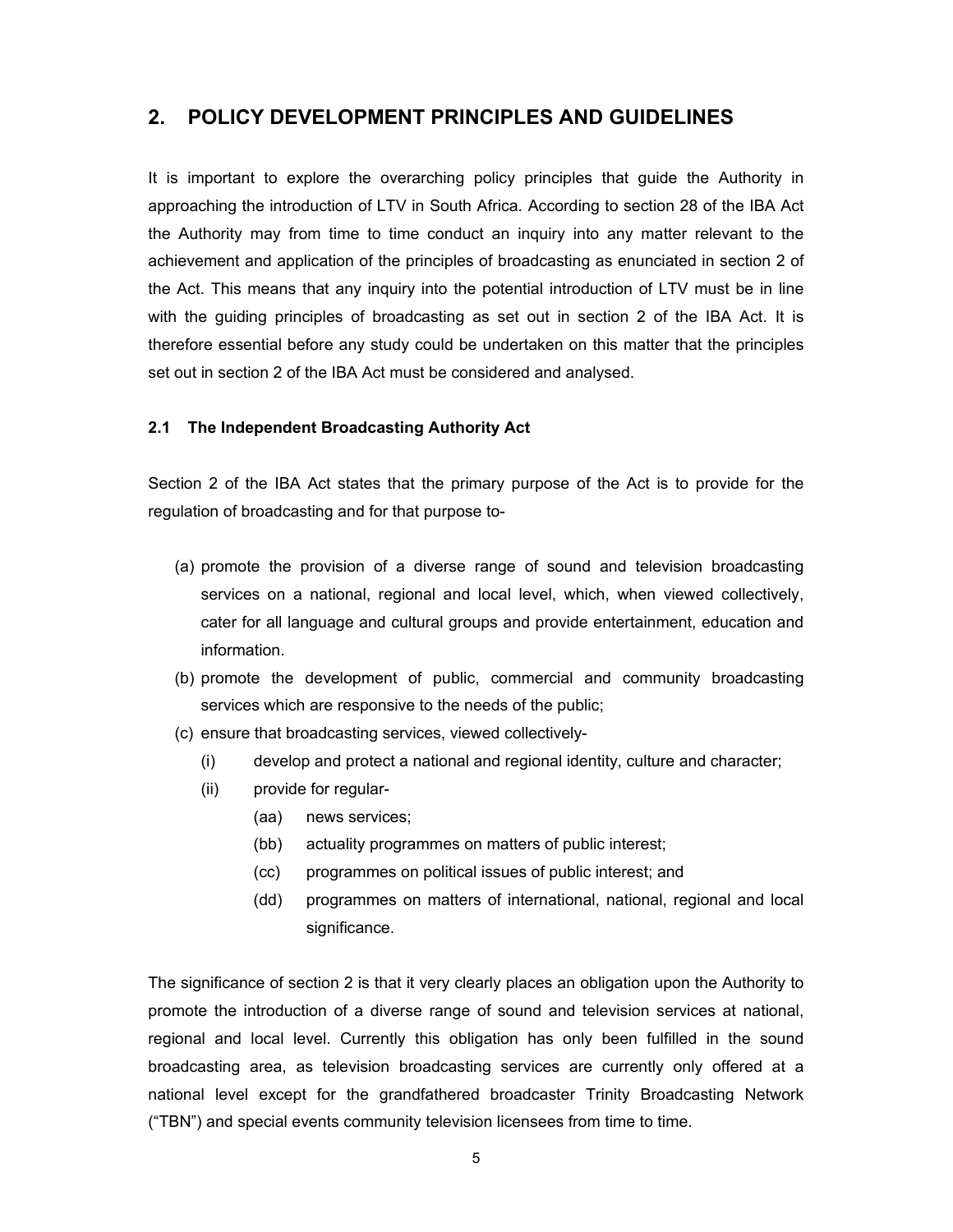New legislative requirements for introducing LTV, technological advances and interest expressed in such licences by local entities have placed these issues once again on the policy agenda of the Authority. The Authority is thus conducting a public inquiry in order to determine public demand for and the financial sustainability of such services in the new millennium. After the Authority has applied its mind, its decision whether or not to introduce LTV will depend upon factors such as economic sustainability, audience fragmentation and impact upon other market incumbents or public demand for these services.

#### **2.2 The Broadcasting Act, No. 584 of 1999**

Section 2 of the IBA Act indicates that the Authority should promote broadcasting at national, regional and local level. The introduction of local television broadcasting services, would therefore satisfy the objects of section 2 of the IBA Act. The categorisation of broadcasting licences is set out within the three-tier system of broadcasting in South Africa. Section 5(2) of the Broadcasting Act, Act No. 584 of 1999 ("the Broadcasting Act") provides that subject to this Act, broadcasting licences are categorised as-

- (a) free-to-air broadcasting service;
- (b) terrestrial subscription broadcasting service;
- (c) satellite subscription broadcasting service;
- (d) cable subscription broadcasting service;
- (e) low power sound broadcasting service; and
- (f) any other class of licence prescribed by the Authority from time to time.

The licensing of LTV is enabled by section 5(2) of the Broadcasting Act. Furthermore, section 5(1) of the Broadcasting Act provides that subject to the provisions of this Act, the Authority may on such conditions as it may determine, issue a sound or television broadcasting service licence for a specified area in the following broadcasting service categories:

- (a) a public broadcasting service;
- (b) a commercial broadcasting service; and
- (c) a community broadcasting service.

The Authority may, based on the objects of section 2 of the IBA Act and section 5 of the Broadcasting Act, issue public, commercial or community LTV broadcasting licences. The Authority is aware that the licensing framework may change once the Convergence Bill has been promulgated as an Act of Parliament. If any LTV licences are issued prior to the new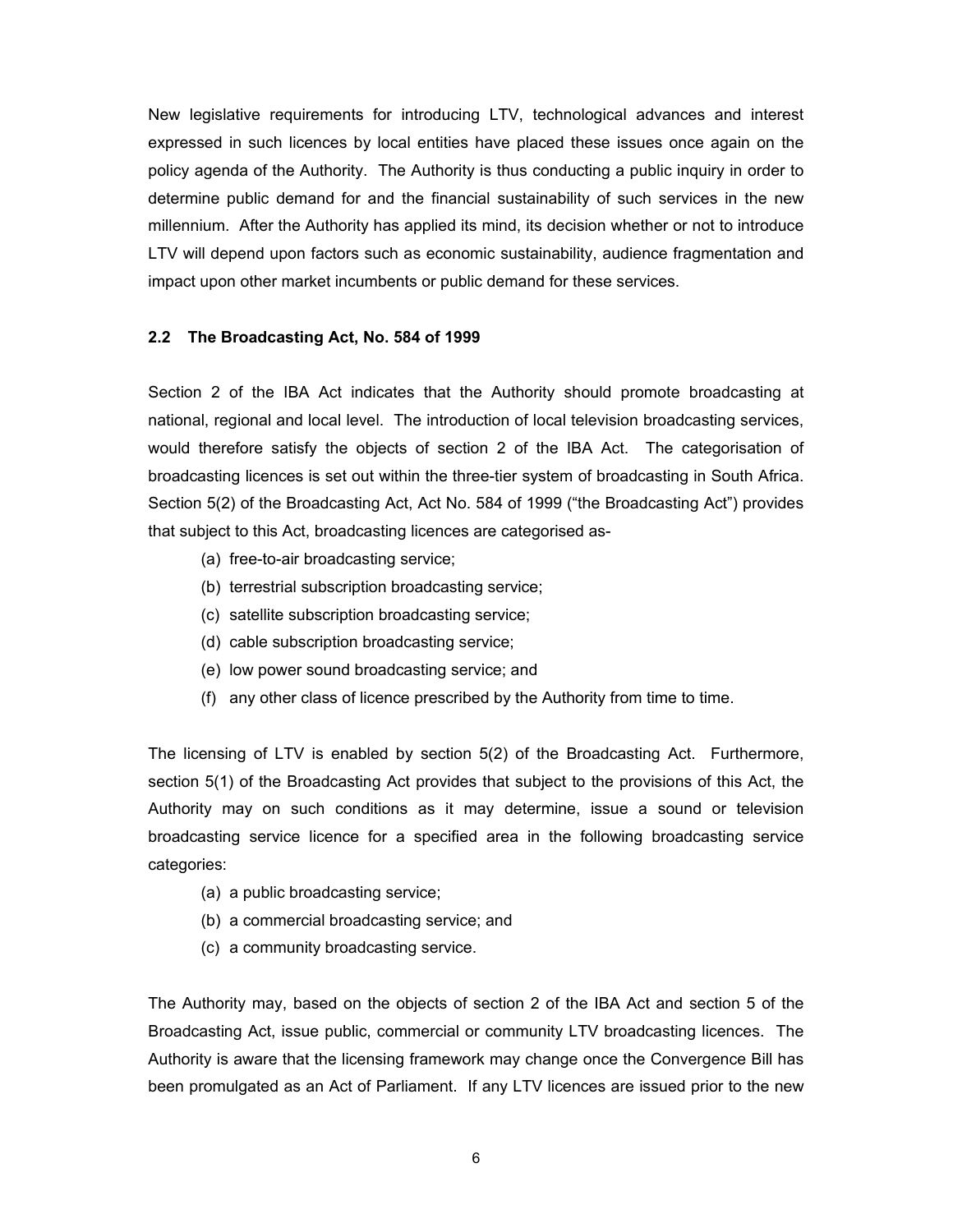licensing framework coming into effect they would then be subject to the transitional measures in the new legislation for existing communications licences.

### **3. FREQUENCY ASSIGNMENT**

LTV services will make use of the available spare capacities in the television band, identified in the frequency plan. However, there are other potential demands on these spare capacities which necessitate prioritisation and re-categorisation. These are:

- the roll-out of Digital terrestrial television ("DTT");
- additional public broadcasting services to be licensed to the South African Broadcasting Corporation ("the SABC");
- regional commercial broadcasting services; and
- possible migration of current VHF television channels 11 and 13 to the spare UHF assignments in view of accommodating Digital Audio Broadcasting (DAB) in Band III.

For further information, refer to sections 2.1, 2.10, 2.14 and Annexure E Terrestrial Broadcast Frequency Plan 2003, GG25258 of 25 July 2003

- *Q.3.a Taking into cognisance the scarcity of terrestrial frequencies in South Africa, in your opinion how many public local television licences should the Authority consider granting and in which areas and why in those areas specifically?*
- *Q.3.b The Authority would like comment on how the spare PBS assignments in the frequency plan could be shared for these services and how the sharing should be prioritised among the different services and platforms mentioned?*
- *Q.3.c What implications will the convergence bill have on frequency allotment?*
- *Q.3.d Should there be a need to re-categorise frequency allotment and how should this be done?*
- *Q.3.e In the advent of digitilisation should frequencies be categorised?*

### **4. LICENSE FEES**

Section 78(1)(bA) of the IBA Act states that the Council of the Authority may make regulations, not inconsistent with the provisions of the Act in relation to payment to the Authority of charges and fees in respect of broadcasting licences, including applications of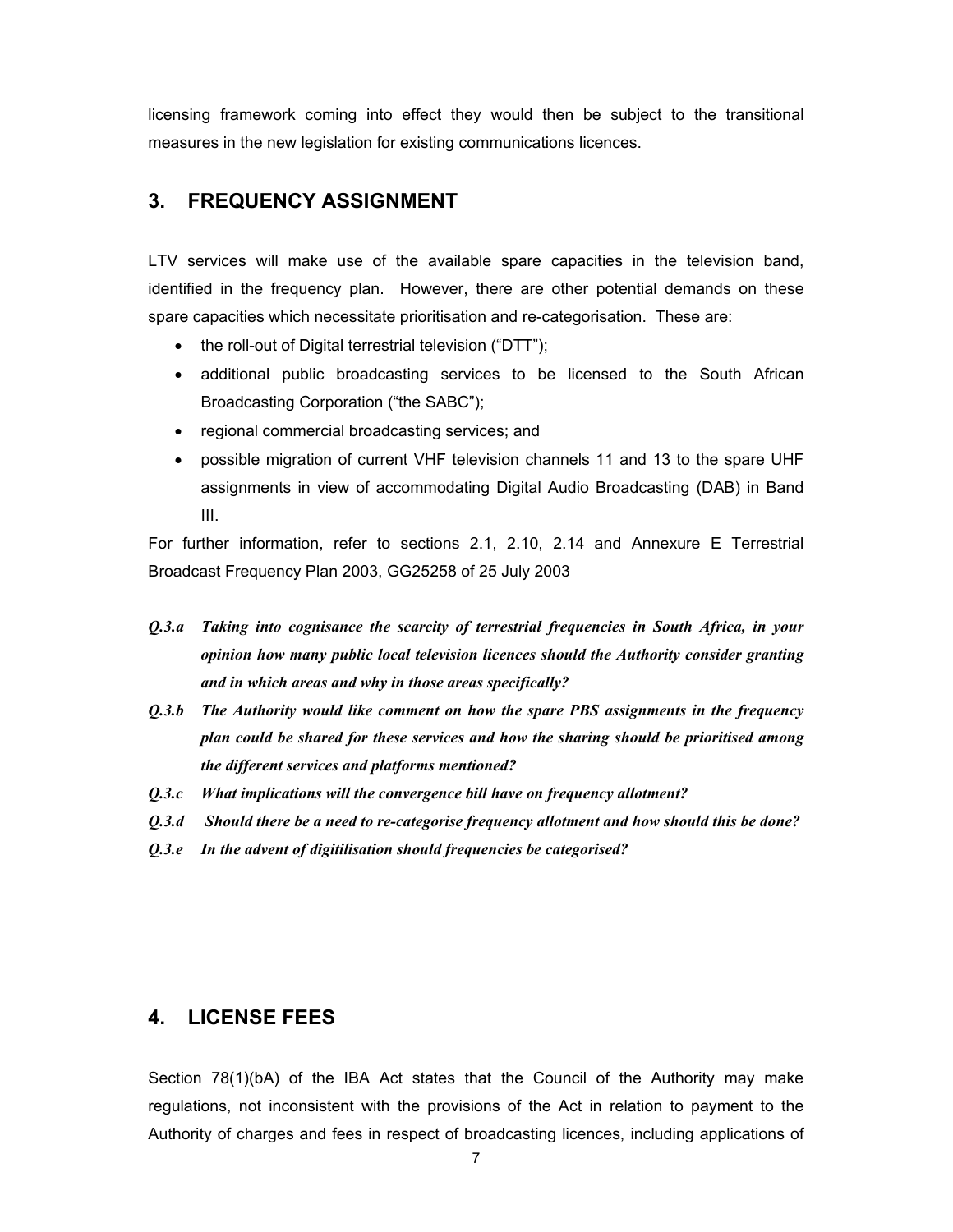all descriptions, the issue, renewal, amendment, transfer or other disposal of broadcasting licences or any interest in broadcasting licences and the periodical maintenance of the force and effect of such licences.

Section 78(1A) states that different charges and fees may be prescribed in respect of different licensees and different categories and types of licenses based on any characteristics or criterion whatsoever, including the income, revenue or audience size of a licensee or the antenna height, power output or radiation pattern.

In this context, the Authority stipulated the following administrative fees for commercial freeto-air broadcasters.

| Licence application fee   | R300 000.00             |
|---------------------------|-------------------------|
| Issue of Licence          | <b>R5 000.00</b>        |
| Application for amendment | R <sub>200</sub> 000.00 |
| Application for renewal   | R300 000.00             |

All these fees are non-refundable.

*Q.4.a What administrative fees should be imposed on Local public, commercial or community television services if they are introduced?* 

### **5. ADVERTISING**

 $\overline{a}$ 

A general principle when regulating advertising is to strike a balance between financial interests of the broadcaster and advertisers on the one hand and interests of the viewers on the other. The regulation of advertising content falls under the jurisdiction of the Advertising Standards Authority ("the ASA"). The ASA is empowered by section 57 of the IBA Act which states that all broadcasting licensees must adhere to the Code of Practice as from time to time determined and administered by the ASA. The Authority has jurisdiction over the amount of advertising allowed for broadcasters and the scheduling thereof.

Currently, e.tv is permitted an average of 10 minutes per hour, measured annually with a maximum of 12 minutes allowed in any one hour. This is in line with the limits imposed on commercial free-to-air television.<sup>1</sup> The scheduling of advertisements in general is currently

 $<sup>1</sup>$  IBA, Position Paper on the "Introduction of free-to-air television in South Africa", 1997</sup>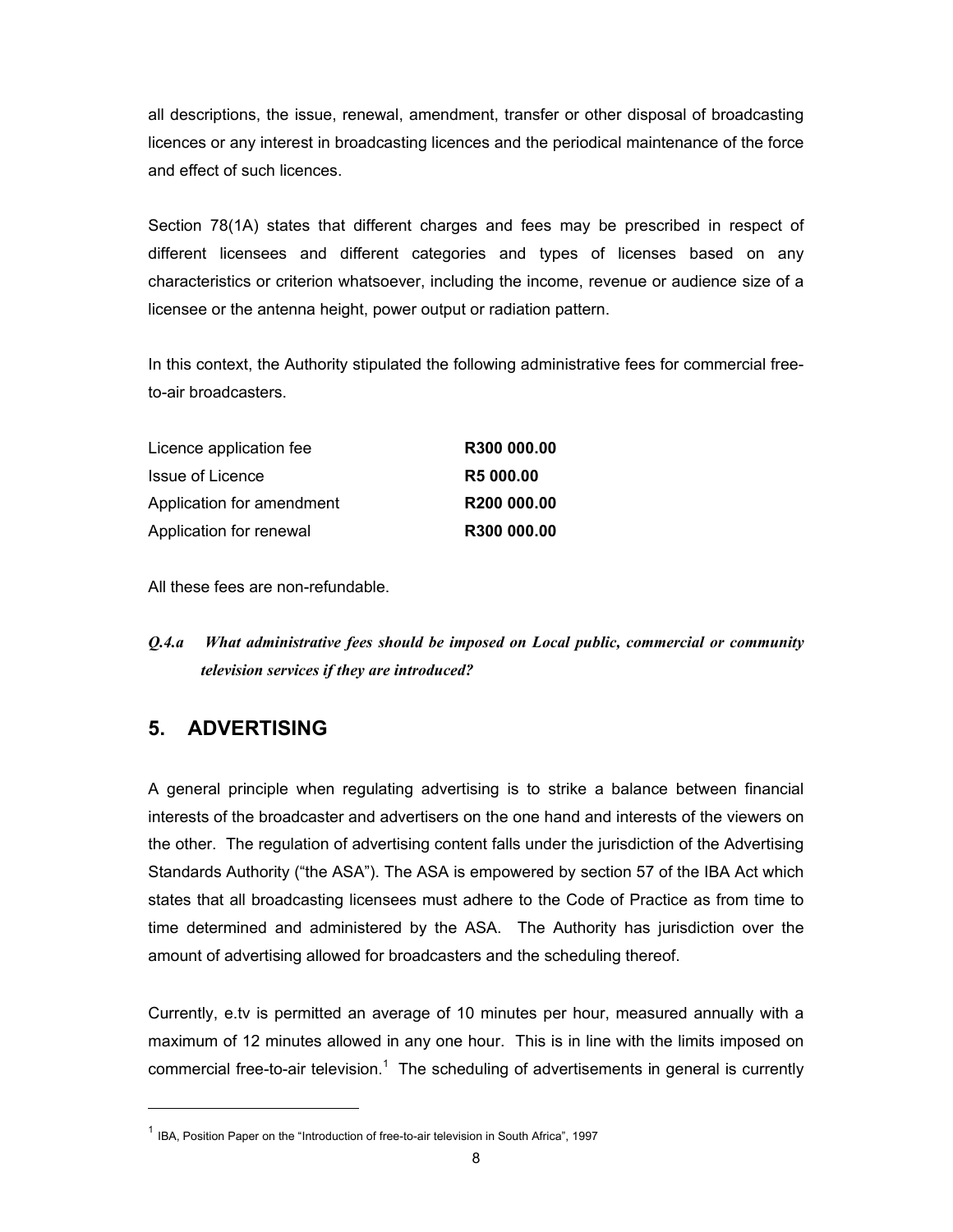not regulated, even though the Authority does have jurisdiction. The Authority has set specific regulations on the scheduling of infomercials. These are as follows:

- that broadcasters must clearly label infomercials so that the viewing audiences can be able to distinguish between infomercials and normal programming;
- that each channel is restricted to a maximum of two hours of infomercials during performance period in any one day; and
- that the viewing audience should have real choice and accordingly that infomercials are not carried on all free-to-air broadcasters at the same time<sup>2</sup>.

### **6. ANALOGUE VS DIGITAL DEBATE**

 $\overline{a}$ 

Globally there is a migration from analogue broadcasting to digital broadcasting. In most countries governments have set specific time frames for this transition phase to be completed and have put in place frequency plans to accommodate their interim phase of dual broadcasting when broadcasters will be providing both an analogue and a digital broadcasting service. South Africa will have to follow this trend to remain competitive in a global market and to avoid analogue technological obsolescence.

If South Africa migrates from analogue broadcasting to digital broadcasting within the next decade, it makes sense from an economic point of view for new entrants to the broadcasting market to offer their services on a digital platform (either Digital Terrestrial Television or satellite digital broadcasting).

 Bearing this in mind, if there were potential for introducing new local services, the SABC could consider free-to-air satellite digital broadcasting or free-to-air digital terrestrial television platforms as a first step on the road to digital broadcasting. Other benefits from adopting a digital platform are that local services could be provided nationally, thus allowing language groups to tune in to their local channel wherever they might be in South Africa. In the long term, ideally the local services and the existing broadcast services could be provided as one network.

Such a step would need to be evaluated in terms of its long term and short term economic impact both on the broadcaster and the public, as well as the impact on the universal access obligation of a public broadcasting service. It should be noted that delivery on a digital platform would still comply with the definition of free-to-air service as set out in the

 $<sup>2</sup>$  IBA, Position Paper on "A definition of advertising, the regulation of infomercials and the regulation of programme</sup> sponsorship", March 1999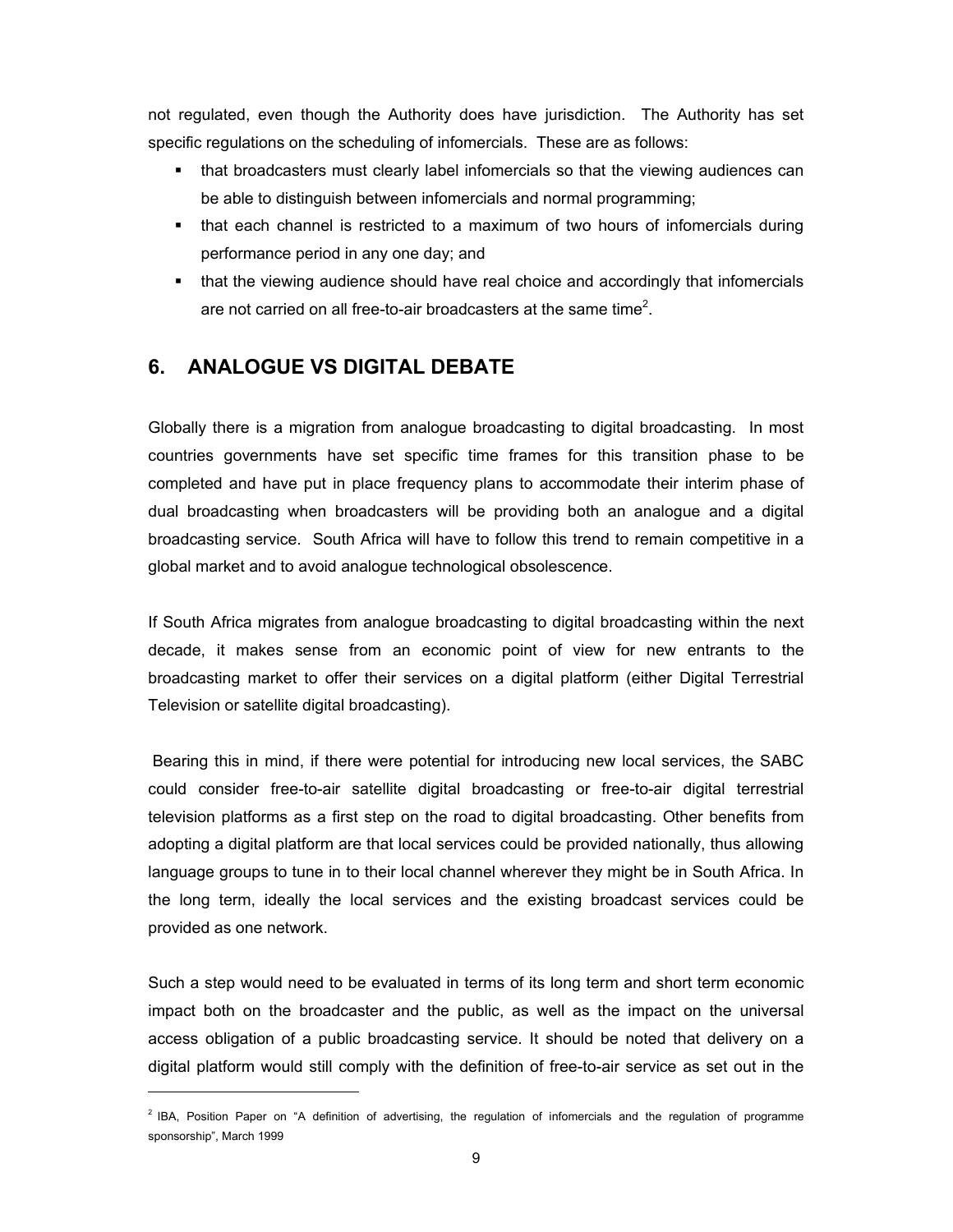Broadcasting Act, namely that a free-to-air service "means a service which is broadcast and capable of being received without payment of subscription fees". Though there might be some cost to the public in terms of the purchase of equipment to receive digital terrestrial television such services will remain free-to-air.

- *Q.6.a Should the Authority consider allowing public LTV to be broadcast via satellite on free-toair channel?*
- *Q.6.b Should the Authority allow digital terrestrial television, bearing in mind that this could potentially in the short-term undermine the universal access and coverage obligations of a public broadcasting service?*
- *Q.6.c If the Authority licensed digital satellite or digital terrestrial free-to-air local services, what would the economic costs be for the public and how could these potentially be reduced?*
- *Q.6.d Should local public service be accommodated on digital satellite or digital terrestrial platform?*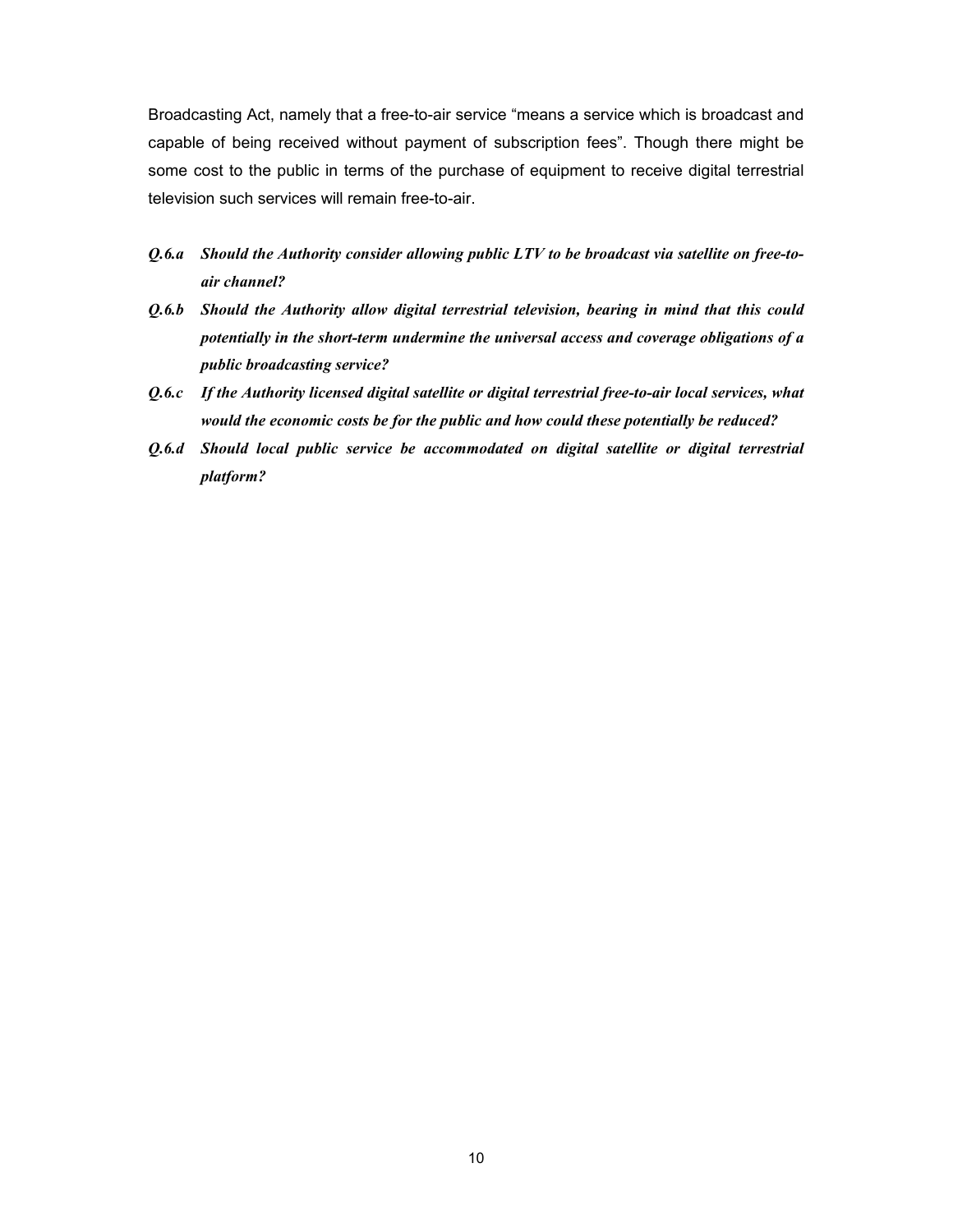# **SECTION B**

### **PUBLIC LOCAL TELEVISION BROADCASTING SERVICES**

The purpose of this section is to explore the role that could be played by LTV in promoting economic growth in South Africa. It is to investigate the challenges that might arise in the introduction of such services, as they would be competing for audience share with the other market players.

This section will also attempt to provide the Authority with the different models to consider when developing both policy and licensing frameworks for public LTV.

### **7. PUBLIC BROADCASTING PRINCIPLES**

When considering the introduction of public LTV services, consideration must be given to principles underpinning the provision of a public broadcasting service. A public broadcasting service has three essential features. Firstly, its purposes differ from those of the market. Secondly, these purposes apply across genres rather than being restricted to a particular genre. Thirdly, it must be free at the point of use to everyone.<sup>3</sup>

A public broadcasting service is expected to provide a universal service to all. It is expected to provide a comprehensive and balanced output, or a mix of information, education and entertainment. In terms of cultural, social and political representation, it is expected to be balanced, reflecting the society at large. There is a national or cultural vocation, a requirement to cater for national and regional identity, culture and community.<sup>4</sup>

A public broadcasting service is required because leaving broadcasting entirely to the market would result in programmes which would not reflect accurately what even well informed sources would want to buy. If broadcasting is driven entirely by the market it would be responsive only to the aggregate of individual decisions by consumers as expressed in their purchases. Such broadcasters would, therefore, ignore what people want to see happen as citizens or as members of communities.<sup>5</sup>

5 Ibid

 $\overline{a}$ 

 $3$  Graham, A – The future of communications – Public Service Broadcasting

 $4$  Sumiala-Seppanen, J – The History of the Finnish Broadcasting Model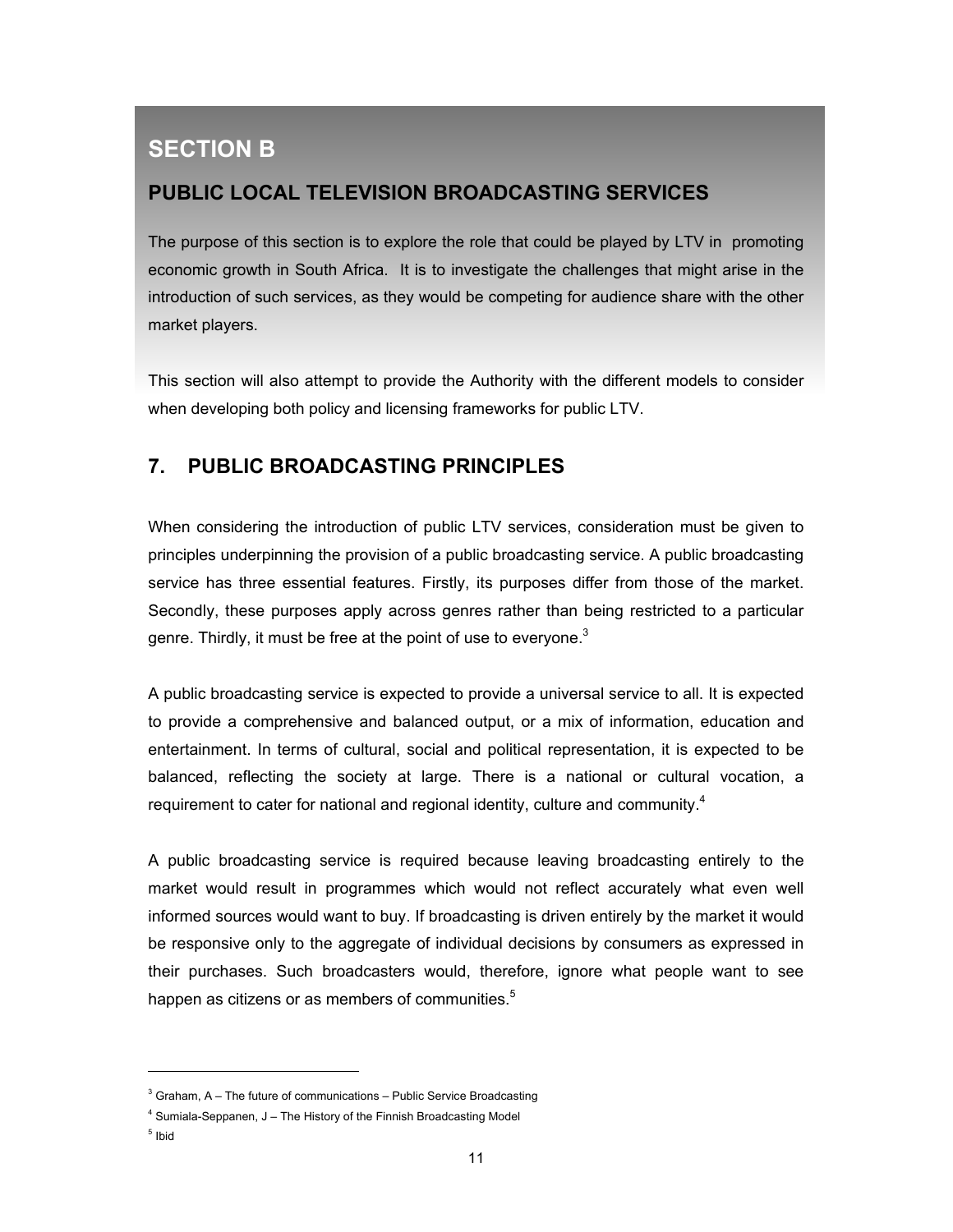In a democratic society it is undesirable that the mass media should be entirely in private control. Individuals have rights and these rights include the right to basic information about how society is governed, what are the laws of the land, etc. For these rights to have meaning, such information should be free, not sold for profit via the television.<sup>6</sup>

Broadcasting has become the public's major source of information about what is happening in today's world. News, weather and sports reports, children's programming, documentaries, drama, political coverage, and environmental reports contribute to the overall welfare of a broadcaster's audience.

#### *Q.7a What other obligations if any should public LTV have?*

### **8. PUBLIC BROADCASTING IMPERATIVES IN LEGISLATION**

In considering the potential introduction of public local television services, the Authority must consider the public broadcasting imperatives set out in section 8(d) of the Broadcasting Act which requires the SABC to provide, in its public broadcasting services, radio and television programming that informs, educates and entertains. Section 10(1) of the Broadcasting Act, as amended, requires the public service of the SABC to:

- (a) make services available in all the official languages;
- (b) reflect both the unity and diverse cultural and multilingual nature of South Africa and all its cultures and regions to audiences;
- (c) strive to be of high quality in all of the languages served;
- (d) provide significant news and public affairs programming which meets the highest standards of journalism, as well as fair and unbiased coverage, impartiality, balance and independence from government, commercial and other interests;
- (e) include significant amounts of educational programming, both curriculum-based and informal educative topics from a wide range of social, political and economic issues, including, but not limited to, human rights, health, early childhood development, agriculture, culture, religion, justice and commerce and contributing to a shared South African consciousness and identity;
- (f) enrich the cultural heritage of South Africa by providing support for traditional and contemporary artistic expression;

 $\overline{a}$ 

<sup>&</sup>lt;sup>6</sup> Ibid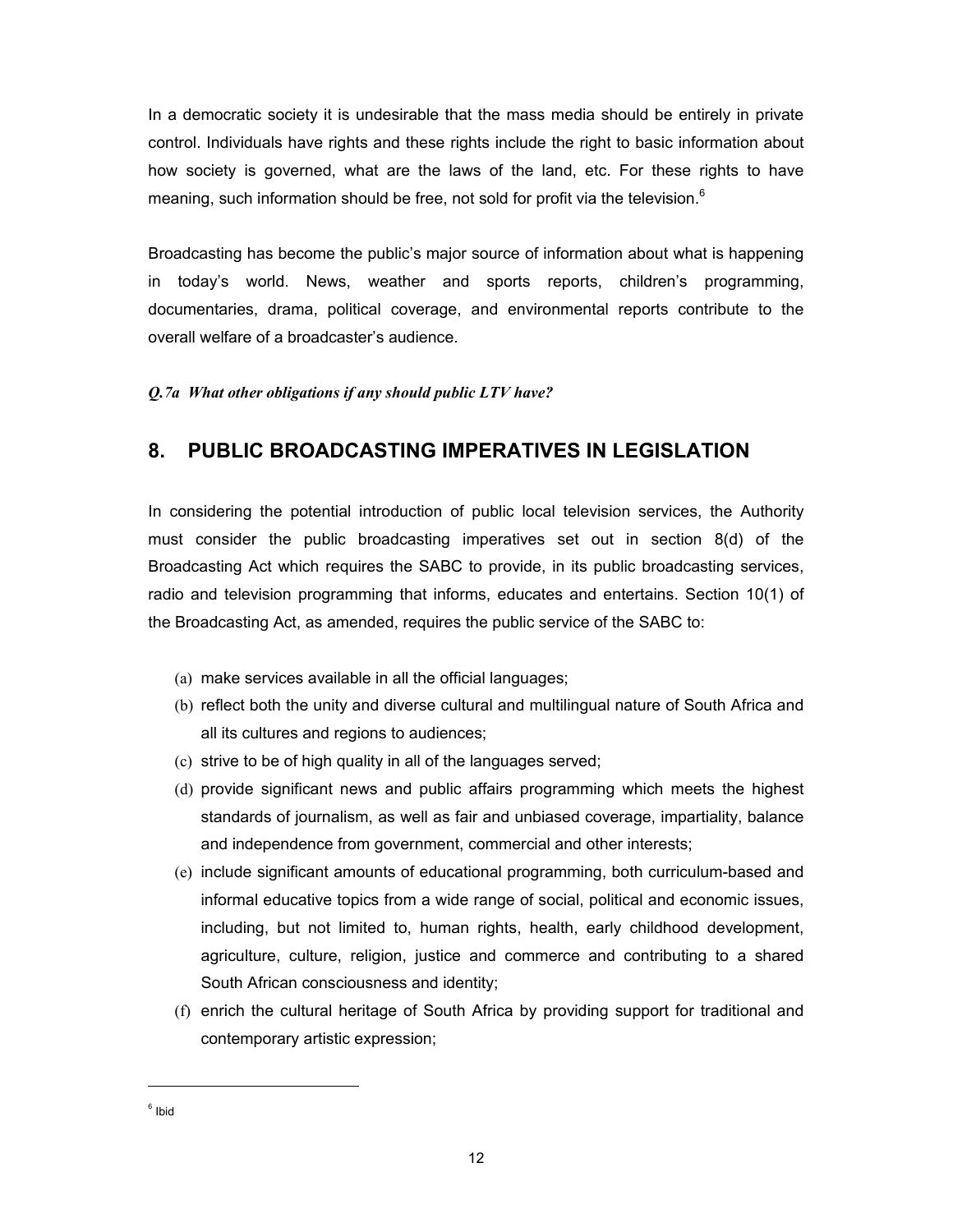- $(g)$  strive to offer a broad range of services targeting, particularly, children, women, the youth and the disabled;
- (h) include programmes made by the Corporation as well as those commissioned from the independent production sector; and
- (i) include national sports programming as well as developmental and minority sports.

### **9. LICENSING**

Section 2 of the IBA Act directs the Authority to promote television broadcasting at national, regional and local level. The introduction of public local television broadcasting services would satisfy the objects of section 2 of the IBA Act. Section 5(2) of the Broadcasting Act mandates the Authority to licence public local television broadcasters and states that subject to this Act, broadcasting licences are categorised as-

- (a) free-to-air broadcasting service;
- (b) terrestrial subscription broadcasting service;
- (c) satellite subscription broadcasting service;
- (d) cable subscription broadcasting service;
- (e) low power sound broadcasting service; and
- (f) any other class of licence prescribed by the Authority from time to time.

The licensing of public LTV is enabled by section  $5(2)(a)$  of the Broadcasting Act. It is further enabled by section 5(1) of the Broadcasting Act which states that the Authority may on such conditions as it may determine, issue a sound or television broadcasting service licence for a specified area in the following broadcasting service categories:

- (a) a public broadcasting service;
- (b) a commercial broadcasting service; and
- (c) a community broadcasting service.

Public local television broadcasting licences would be issued in the category of a public broadcasting service, if the potential for their introduction exists.

In addition, in the event of the Authority considering the granting of a new public broadcasting licence section 45(2) directs that it shall, with due regard to the objects and principles as enunciated in section 2, *inter alia* take into account-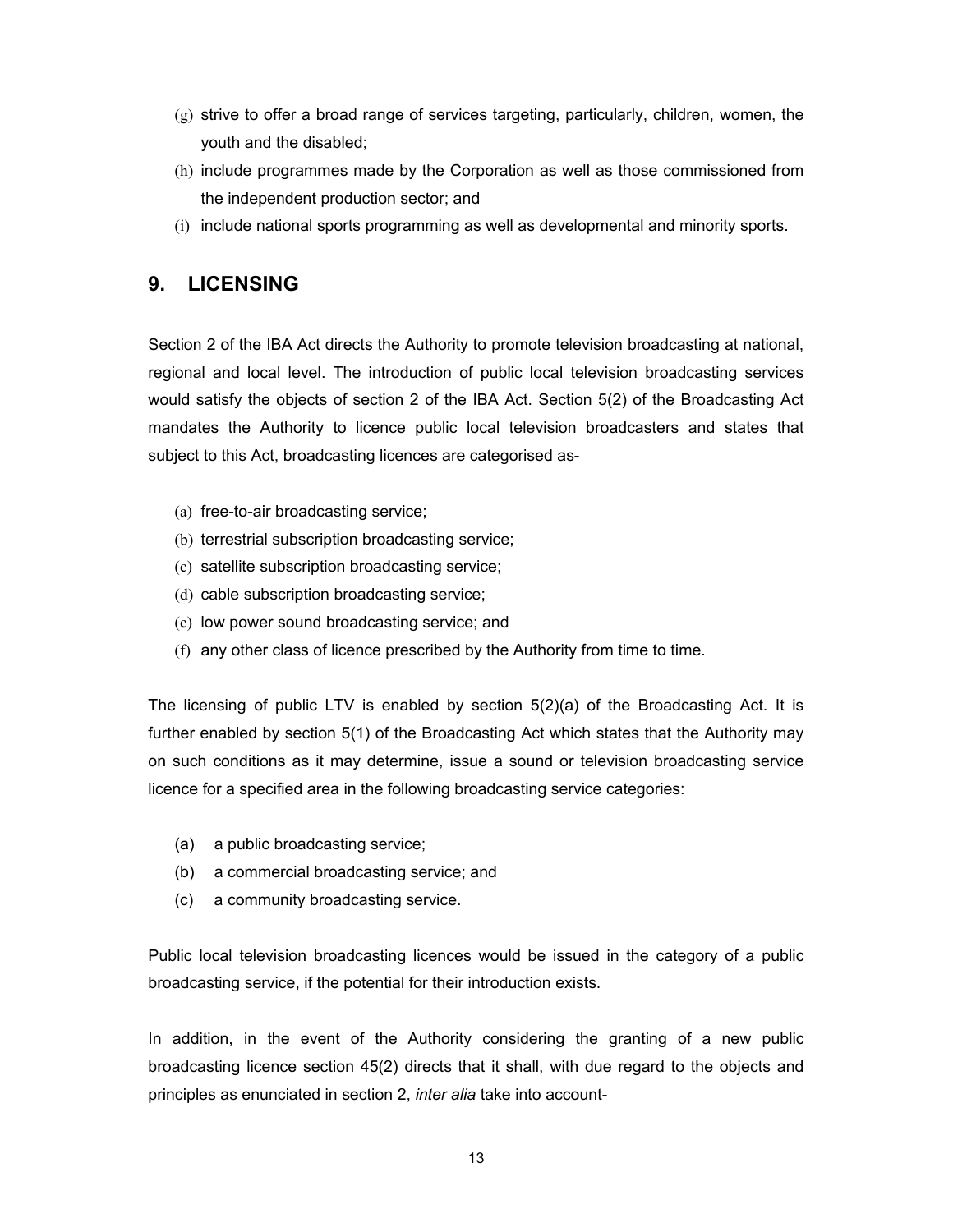- (a) the demand for the proposed broadcasting service within the proposed licence area;
- (b) the need for the proposed service within such an area, having regard to broadcasting services already existing therein; and
- (c) the technical quality of the proposed service, having regard to developments in broadcasting technology.

### **10. INTERNATIONAL PRECEDENT**

#### **10.1 Catelonia**

Catalonia is a region in Spain and has about 84 Local Television channels of which 39 are public and 45 private. Local television stations are regulated by Articles 25.1, 26.1 of Act 1/1998 of  $7<sup>th</sup>$  January 1998 and Act 8/1996 of  $5<sup>th</sup>$  January of the regulation of audio-visual programming distributed by cable and is put into effect by Decree 329/1996 of 1<sup>st</sup> October which regulates the legal status of local television on terrestrial frequencies. Decree 329/196 establishes that:

- a minimum of 50% or programmes produced in-house must be Catalan.
- films, television series and documentaries dubbed in a language different from the original must be available, if not simultaneously, at the very least in Catalan language.
- 50% of the time reserved for the broadcast of European works must be destined for the broadcast of original works in either of the official languages of Catalonia and there must be a guarantee that 50% of these works are in the Catalan language.

In practice, almost 100% of programmes produced in-house by local television stations whether public or private are in Catalan. The majority of these programmes are dedicated to local news and politics, traditional festivals, culture and society. According to the General Directorate of Audio-visual Media, of the 45 private local television stations operating in Catalonia, 75% have more than 50% of their programming in Catalan. With regard to municipal channels, 71% broadcast almost 100% of their programmes in Catalan.

Broadcast hours of these stations range from few hours each day to 24 hours. Most of them broadcast terrestrially and some broadcast digitally or by cable. The funding model for these stations vary, some local television stations are non-profit and belong to local municipality councils while others are private and sell advertising. Stations who sell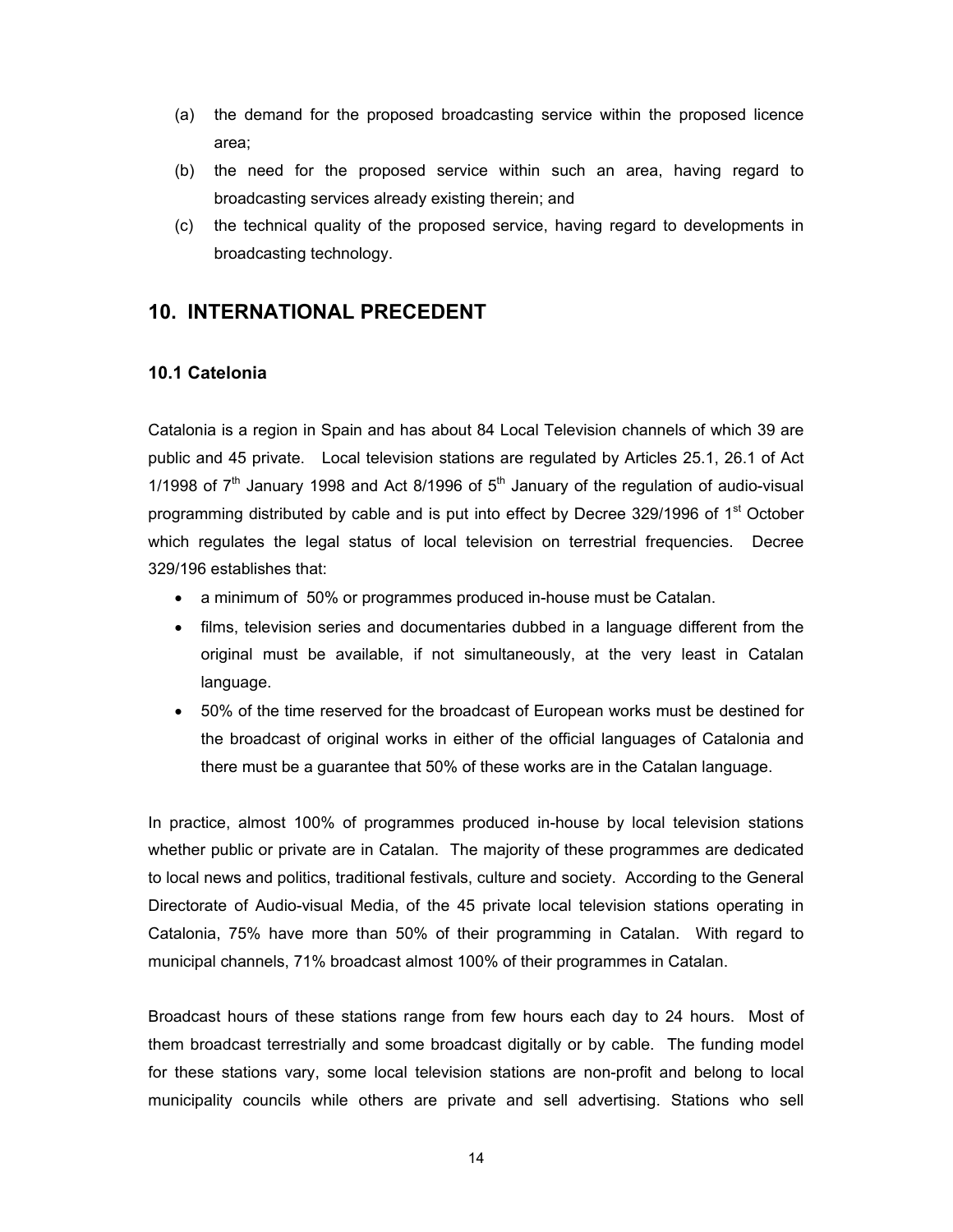advertising restrict their advertising to local businesses, limiting both the number of spots per business and the number of minutes per hour.

Catalonian local television stations restrict their coverage to local space as it is argued that local television has it specificity in the direct interaction between its subject and the sociocultural context where they function.<sup>7</sup> This approach emphasises the fact that there is not only a close proximity between citizens and local television programming but also a close connection between the viewers and how content is shaped as the viewers participate in what they want to see on local television.

#### **10.2 United Kingdom**

In January 2003, the Independent Television Commission ("the ITC") introduced a new category of licensing under Restricted Licensing Services ("RSL"). This category emanated from a public consultation by ITC on the Role of Public Broadcasting. The Community Media Association ("CMA") formerly known as the Community Radio Association was founded in 1983 for the purpose of being a mouthpiece for community media sector. Its membership is made up of community television broadcasters, community radio stations and community based internet networks. The CMA argued that the ITC should consider licensing Local Television along the same lines as the introduction of Access Radio by the Radio Authority. In their submission to the ITC the CMA submitted that this new category would enhance the existing commercial Television RSL and also extend diversity with "nonprofit" Television RSL sector.

After the completion of public consultation, ITC took all the submissions in consideration and formulated a policy on Local Television. Services provided under Local Television licence are services consisting of the broadcasting of television programmes for a particular establishment or other defined location. Local Television falls under any of the of the following RSL category;

- RSL (local television)
- RSL (relay for existing local television RSL)
- RSLE (specific event)

In addition to the above category, the ITC imposes specific requirements for Local Television. These are:

 $\overline{a}$ 

 $^7$  Gea, 1988, 25.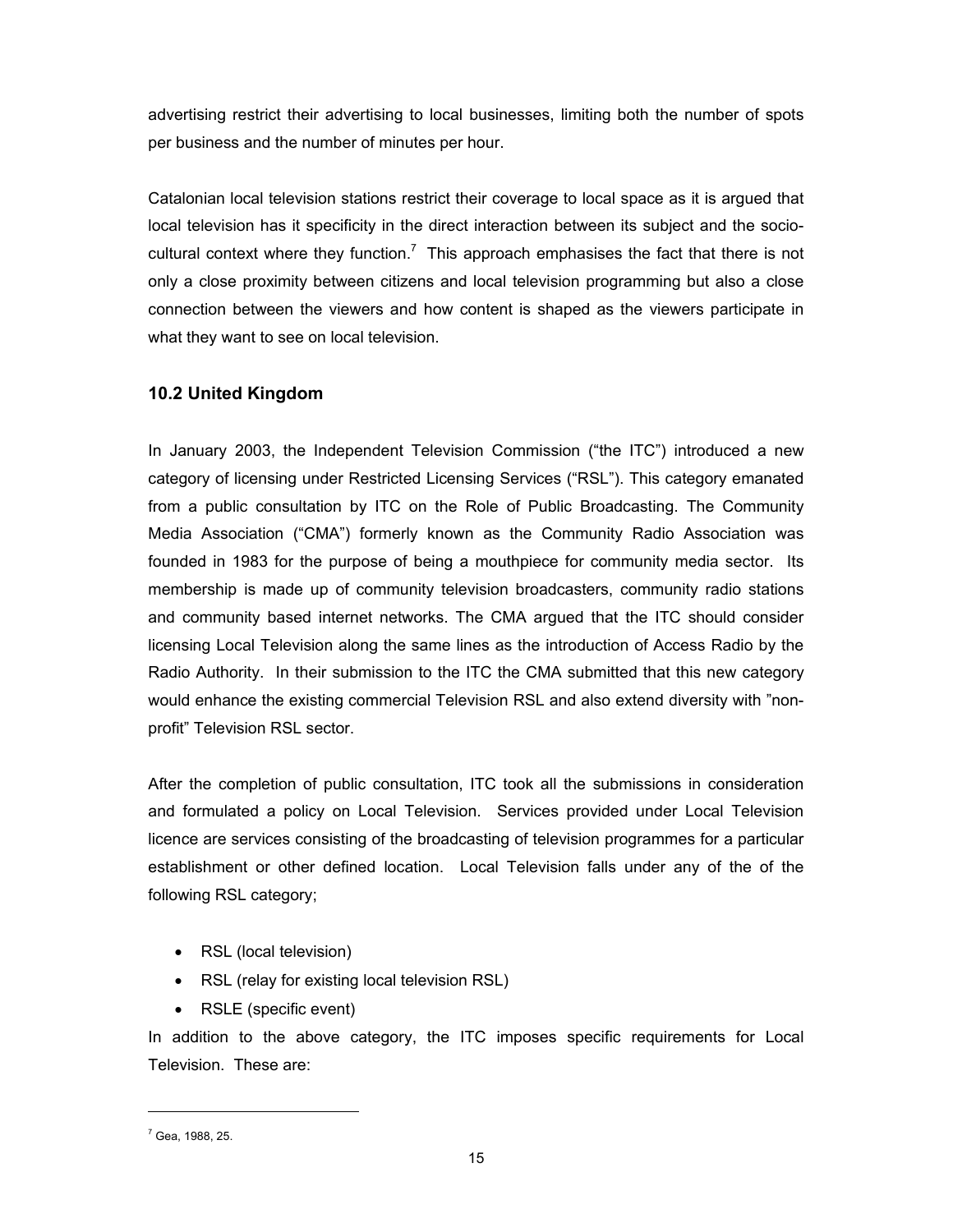- local Television restricted service licensees are expected to provide a sufficient amount of local content to give their service a strong local character.
- programming should deal with subject matter of particular interest to the locality or community
- programmes should be produced within the locality or community and should use presenters from a locality or community
- programming should involve people who are known or demonstrated to be residents of the locality or members of the community Programming should have other qualities and characteristics which are distinctive and particular to the locality or community
- local television broadcaster should adhere to all ITC's Codes of Practice.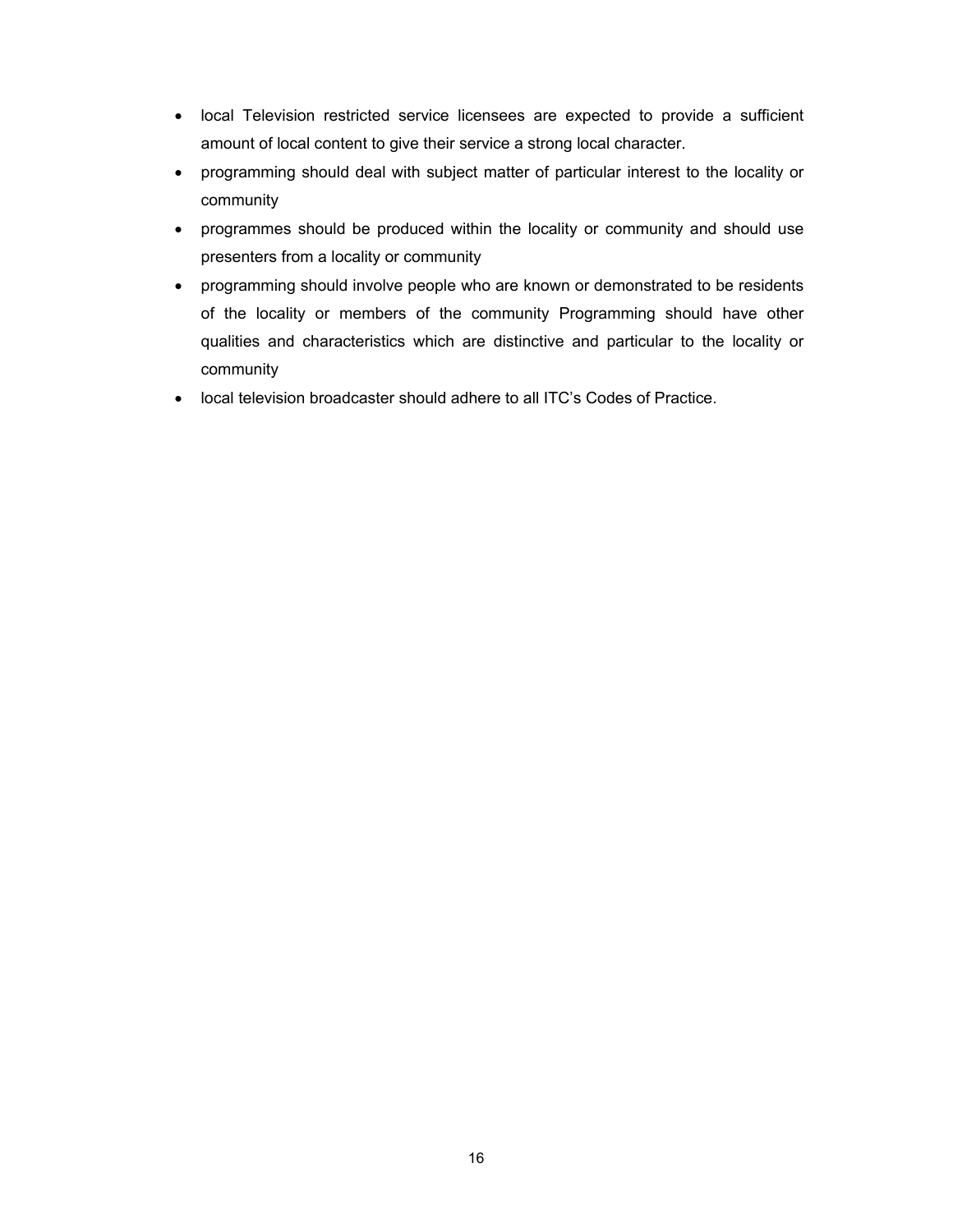# **SECTION C**

### **COMMUNITY LOCAL TELEVISION BROADCASTING SERVICES**

The purpose of this section is to explore the role that the introduction of community LTV can play in promoting economic growth in South Africa and the challenges that might arise in the introduction of such services, as these services will be competing for audience share with the other entrenched players in the market.

This section will also attempt to provide the Authority with the different models to consider when developing policy and licensing frameworks for community LTV in South Africa.

## **11. BACKGROUND**

The White Paper on Broadcasting, 1998, argues that the community broadcasting sector must provide a distinct broadcasting service dealing specifically with community issues, which are not normally dealt with by other broadcasting services covering the area in question. Community broadcasting will be informational, educational and entertaining.

In addition to this, it will focus on the provision of programmes that highlight grassroots community issues, including developmental issues, health care, basic information and general education, environmental affairs, local interest matters and the reflection of local culture.

In its Triple Inquiry Report, 1995, the Authority stated that it recognises the importance of community television and would endeavour to licence as many of these as technological and financial capability permits. Unlike radio, however, television has an extremely high start-up cost, these costs in television create barriers to entry by potential community television entrants.

The licensing of community radio began without formal policies in place. As a result, decisions were taken as issues/problems were raised, thus policy came out of an on-going practical experience. Licensing community television, however, cannot be done in this way. A costly medium, like community television, must be nurtured so that maximum success is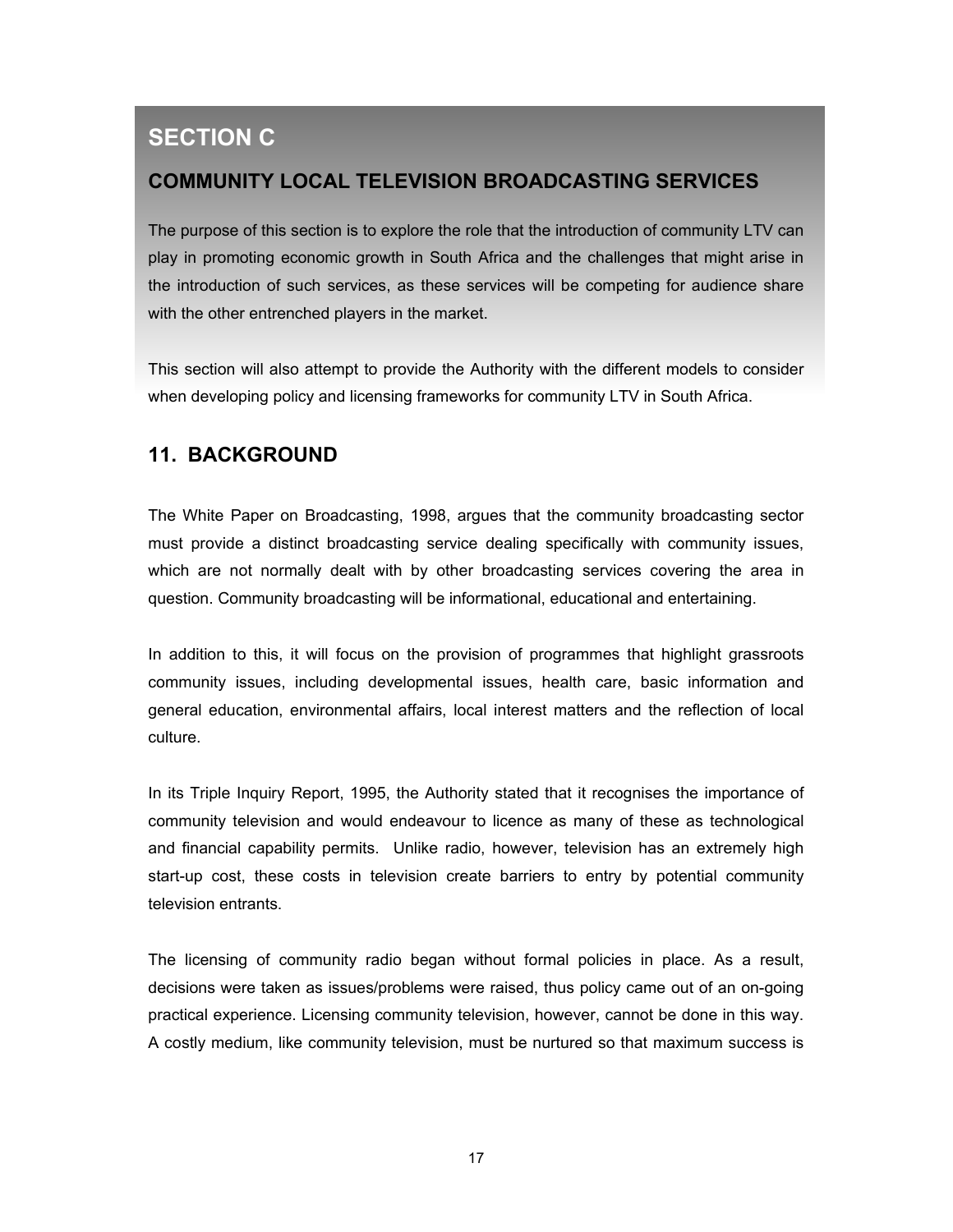attained<sup>8</sup>. Experiences of the Community Television interest groups through special events licensees issued by the Authority is essential.<sup>9</sup>

Furthermore, the White Paper on Broadcasting Policy, 1998, states that the Authority will be asked to investigate the viability and impact of community television in a public process.

In 1997, the Authority began with a process of investigating a community television model. This process was conducted through a workshop on Community television. The Authority identified four key issues to be discussed at this workshop:

- funding,
- structure of the services.
- programming, and
- technical challenges

At the workshop, all four issues were discussed. However, the participants could not come up with a relevant and workable model for South Africa. The Community sound broadcasters' sector wanted a full-service television stations, however, the reality was that since television is an expensive venture full-service television stations would not be viable. In introducing community television services the Authority has to develop a workable model for South Africa.

### **12. LEGISLATIVE FRAMEWORK**

#### **12.1 The IBA Act, 1993**

Section 1 of the IBA Act defines a community broadcasting service as a service which-

- (a) is fully controlled by a non-profit entity and carried on for non-profitable purposes;
- (b) services a particular community;
- (c) encourages members of the community served by it or persons associated with or promoting the interests of such community to participate in the selection and provision of programmes to be broadcast in the course of such broadcasting service; and
- (d) may be funded by donations, grants, sponsorships or advertising or membership fees, or by the combination of the aforementioned.

 $\overline{a}$ 

<sup>&</sup>lt;sup>8</sup> IBA, internal document for National Community Television workshop, 1997.

<sup>&</sup>lt;sup>9</sup> Open Window Network initiatives.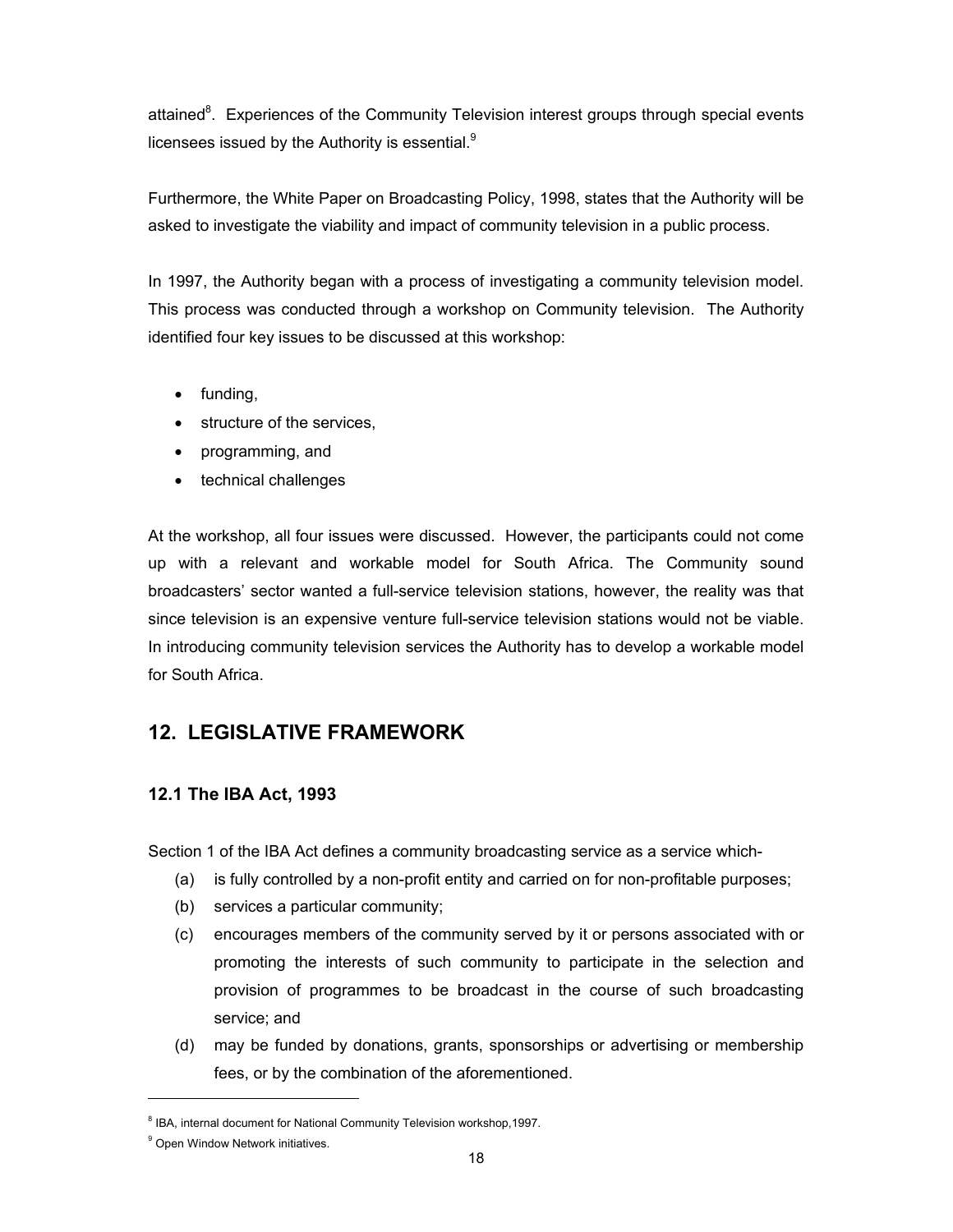The IBA Act further provides for two types of community broadcasting services. These are:

- (a) a Geographic Community, with its service catering to persons or community whose communality is determined principally by their residing in a particular geographic area; and,
- (b) a Community of interest, where the community served by this service in this category is the one which has a specific ascertainable common interest. The distinctive feature of the service is the common interest that makes such a group of persons or sector of the public an identifiable community.

#### **12.2 The Broadcasting Act**

#### **12.2.1 Requirement to investigate Community Television**

In addition to section 2 of the IBA Act, the need for introducing a workable model for community television in South Africa is highlighted by section 32(7) of the Broadcasting Act, which requires the Authority to conduct an investigation into the viability and impact of community television including-

- (a) definition of community television;
- (b) access to frequencies;
- (c) sustainability;
- (d) ownership and control; and
- (e) legal framework.

Section 32(8) of the Broadcasting Act, further provides that as soon as possible after conducting the investigation into Community Television the Authority must submit a report on its findings to the Minister of Communications and Parliament.

#### **12.2.2 Licensing and Programming**

The Authority may issue licences to community LTV in terms of, section 32(1) of the Broadcasting Act which states that a community broadcasting service licence may be granted by the Authority in the following categories:

- (a) free-to-air radio services;
- (b) free-to-air television services.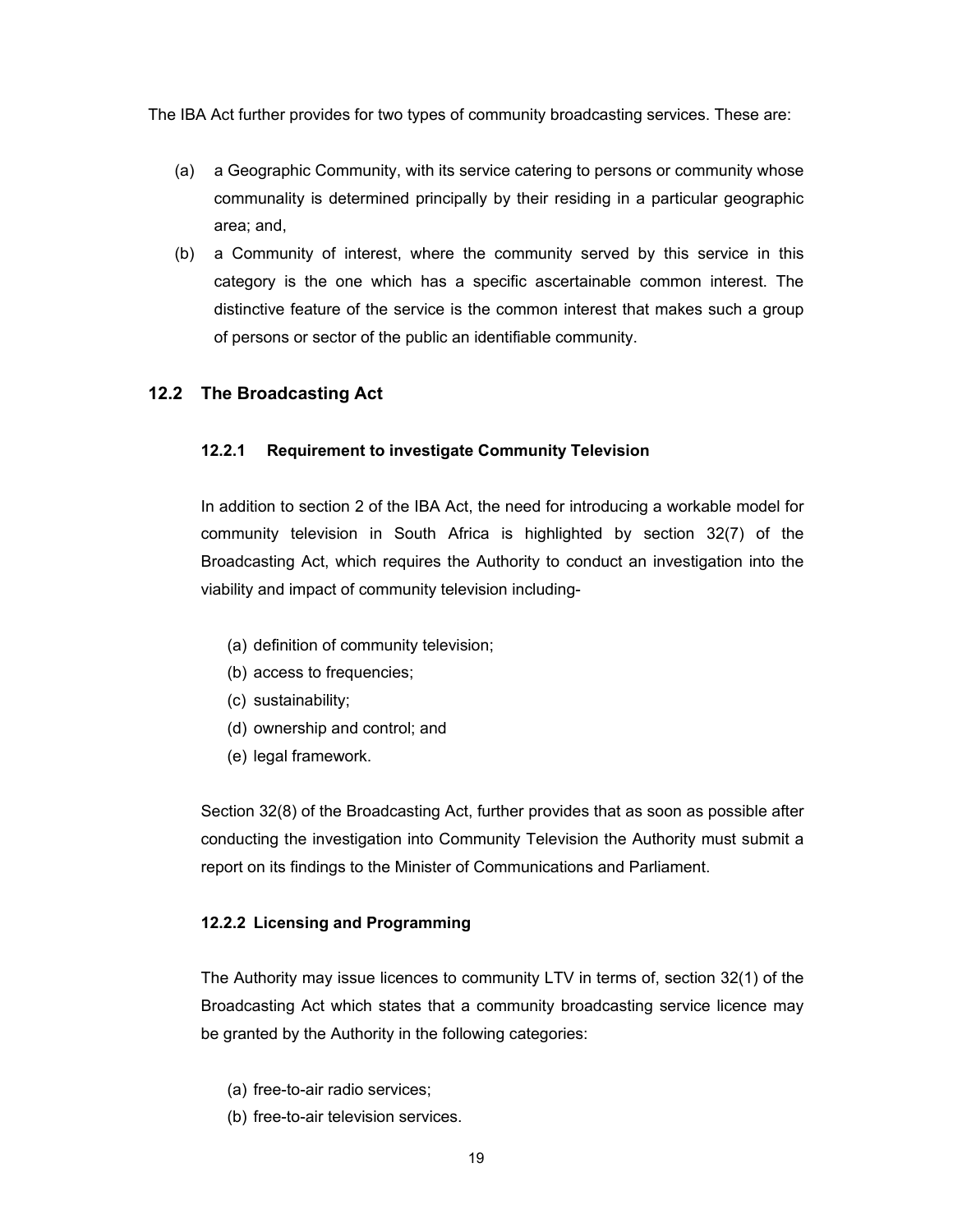Section 32 (4) the Broadcasting Act also gives clear guidelines as to the type of programming that should be covered by community television services. Specifically, section 32(4) states that-

"The programming provided by a community broadcasting service must reflect the needs of the people in the community which must include amongst others cultural, religious, language and demographic needs and must-

- (a) provide a distinct broadcasting service dealing specifically with community issues which are not normally dealt with by the broadcasting service covering the same area;
- (b) be informational, educational and entertaining;
- (c) focus on the provision of programmes that highlight grassroots community issues including, but not limited to developmental issues, health care, basic information and general education, environmental affairs, local and international, and the reflection of local culture; and
- (d) promote the development of a sense of common purpose with democracy and improve quality of life."

### **13. MARKET DEMAND**

Community broadcasting has been identified by some stakeholders as a developmental tool, as a means to deal with issues that the other media cannot or will not attend to. Most importantly, community television can serve as an empowering medium that allows local participation and ownership. In the United States of America, local television is seen as a vital part of the democratic process by providing a platform at grass-roots level for public debate. Community television in South Africa does possess the potential to revolutionise the communication patterns of community organisations, and could provide an entirely new forum for artistic expression and public debate.

Developments in the broadcasting market show that local television broadcasting services (community and commercial) would enter an entrenched market where the public broadcaster dominates the market share with three national free-to-air channels), a commercial terrestrial free-to-air broadcaster (e-tv), a terrestrial subscription service (Mnet), and a satellite service (DSTV). In addition all of these existing players and prospective regional players will compete for audiences and market share. New entrants to the market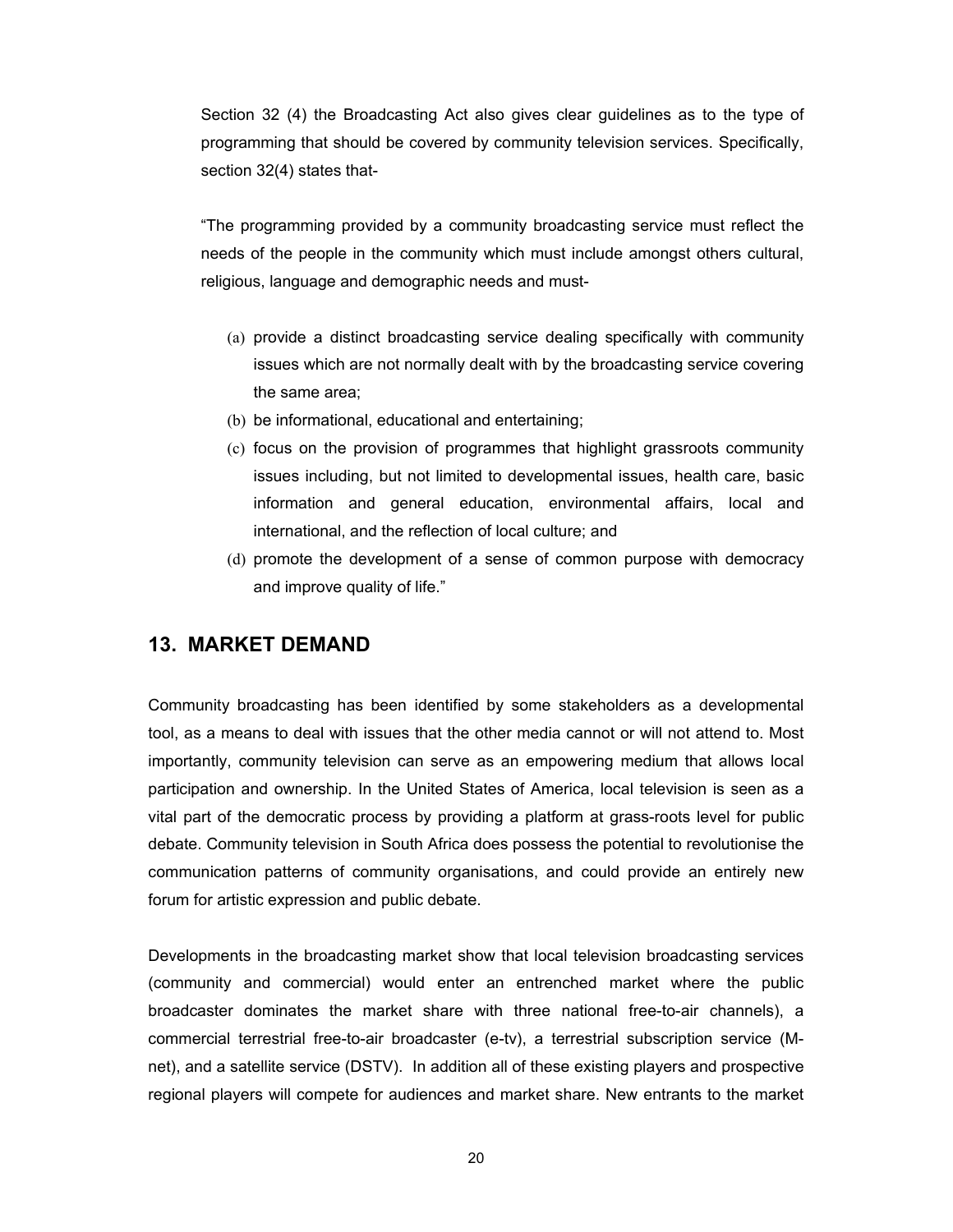of local level television would need to be creative in their programming and scheduling to attract audiences.

In addition, the Authority is considering the introduction of public and regional commercial services.

- *Q.13.a What impact will community television services have on community radio?*
- *Q.13.b How can the introduction of Community LTV be conducted so as to reduce the impact on existing players?*
- *Q.13.c What model or (combination of models) for community television should be considered given the South African context?*
- *Q.13.d What ownership and control requirements should be imposed on Community LTV?*
- *Q.13.e What relationship should this service have with Public Broadcasting services?*
- *Q.13.f What is the perceived impact of Community LTV towards universal access?*
- *Q.13.g What measure can be put in place to ensure that the poorer sectors of the community that are potential end-users actually have access to television services? Can these be included to universal service obligations?*
- *Q.13.h In which areas should Community Television be introduced?*
- *Q.13.i In the advent of digital television broadcasting services, should aspirant community television broadcasters be encouraged to explore licensing of Community Television on the digital platform?*

#### **14. ECONOMIC FEASIBILITY AND ADVERTISING REVENUE**

The findings of the Community Television Workshop held in 1997 showed that full service community television was not feasible in South Africa. This is due to the fact that by its definitive nature, a community broadcasting service is for non-profit purposes and the revenues generated by such entities should be ploughed back to the community served.

The only way that such television services could be provided as stand alone services is if they receive some form of government or donor funding. In the United States of America most local non-profit stations are funded by local government and local businesses. However, since 1997, there have been technological advances which can potentially lower start-up costs of Community television. In addition, there is a potential to attract television advertising from businesses that have traditionally utlilised local newspapers, billboards and radio.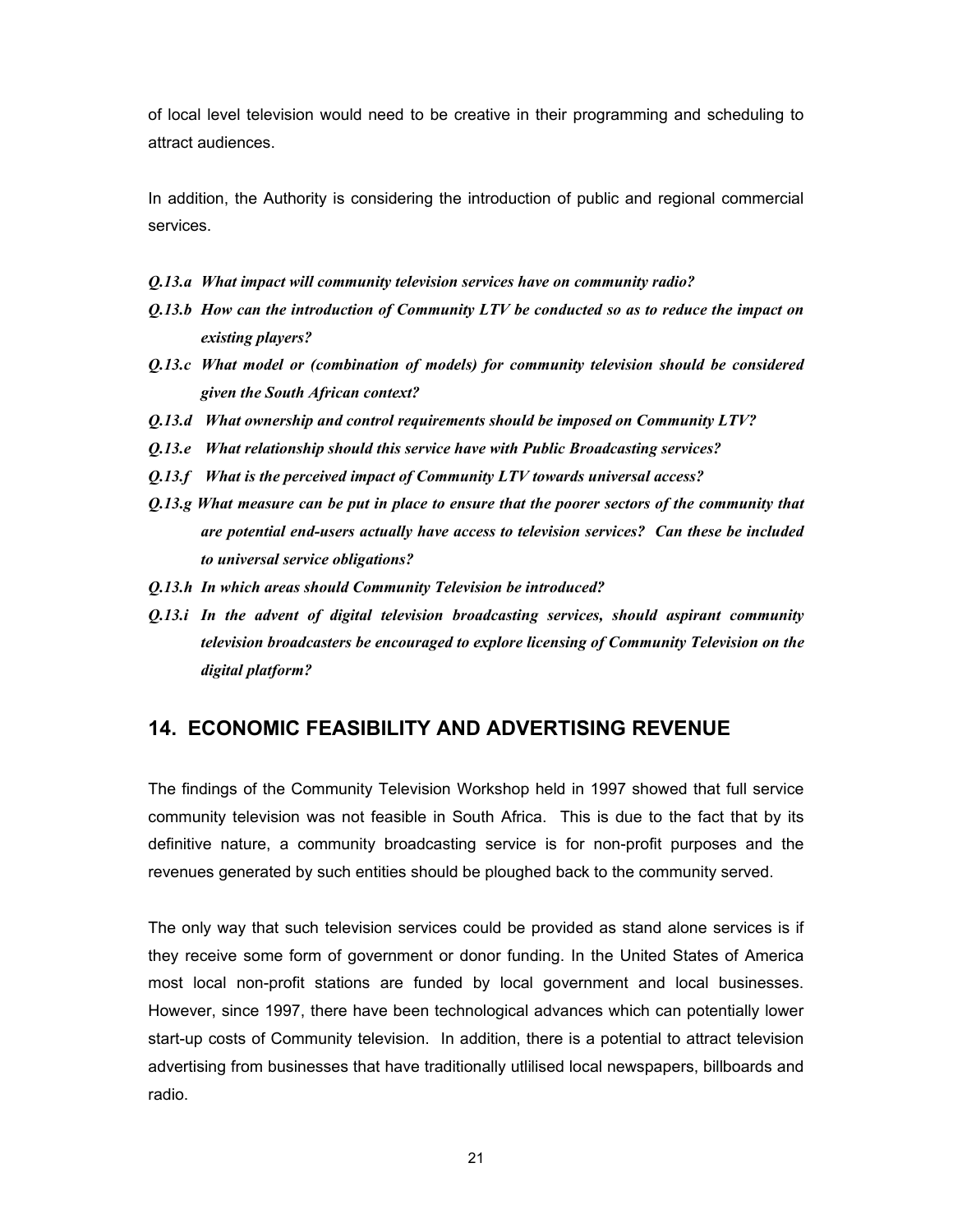- *Q.14.a What funding model could Community Television follow to become sustainable?*
- *Q.14.b Should community television be allowed to carry advertisements, if yes, should there be any limits? Or what should the limits be?*
- *Q.14.c Some stakeholders have suggested that the Authority should investigate a hybrid model whereby a frequency can be shared between community television and community radio. For example, television could broadcast for three hours per day and the rest of broadcasting hours could be allocated for community radio. Do you agree with this view? If you don't, please explain. Does the current discussion on convergence of technologies in any way alter your opinion on the matter?*
- *Q.14.d Will signal distribution tariffs be a barrier to entry for LTV and if there are obstacles, how should they be dealt with?*
- *Q.14.e What licence conditions should the Authority impose on Community Television to allow it to be successful?*
- *Q.14.f What role (if any) should MDDA play in funding Community Television?*
- *Q.14.g Multi-purpose Community Centres (MPCC) are being established countrywide through a programme co-ordinated by the Government Communications Information Services(GCIS). Can these facilities be used in locating aspects of community television, like production and broadcasting studios?*

### **15. IMPACT ON EXISTING TELEVISION BROADCASTING SERVICES**

Any new entrant into the market will have some impact on the existing players. In the case of community television this would probably be in terms of competition for audience viewership. It can be argued that community television will not impact heavily on the advertising revenue of larger national television channels. If advertising or sponsorship is allowed, it would be more likely to impact on the advertising revenue of local newspapers and local radio stations. There are also benefits that can accrue to existing services, in terms of providing content to LTV or utilising LTV frequencies in the downtime, to increase coverage or lower costs of coverage.

### *Q.15.a What other impact (positive or negative) will the introduction of Local Television have on existing players?*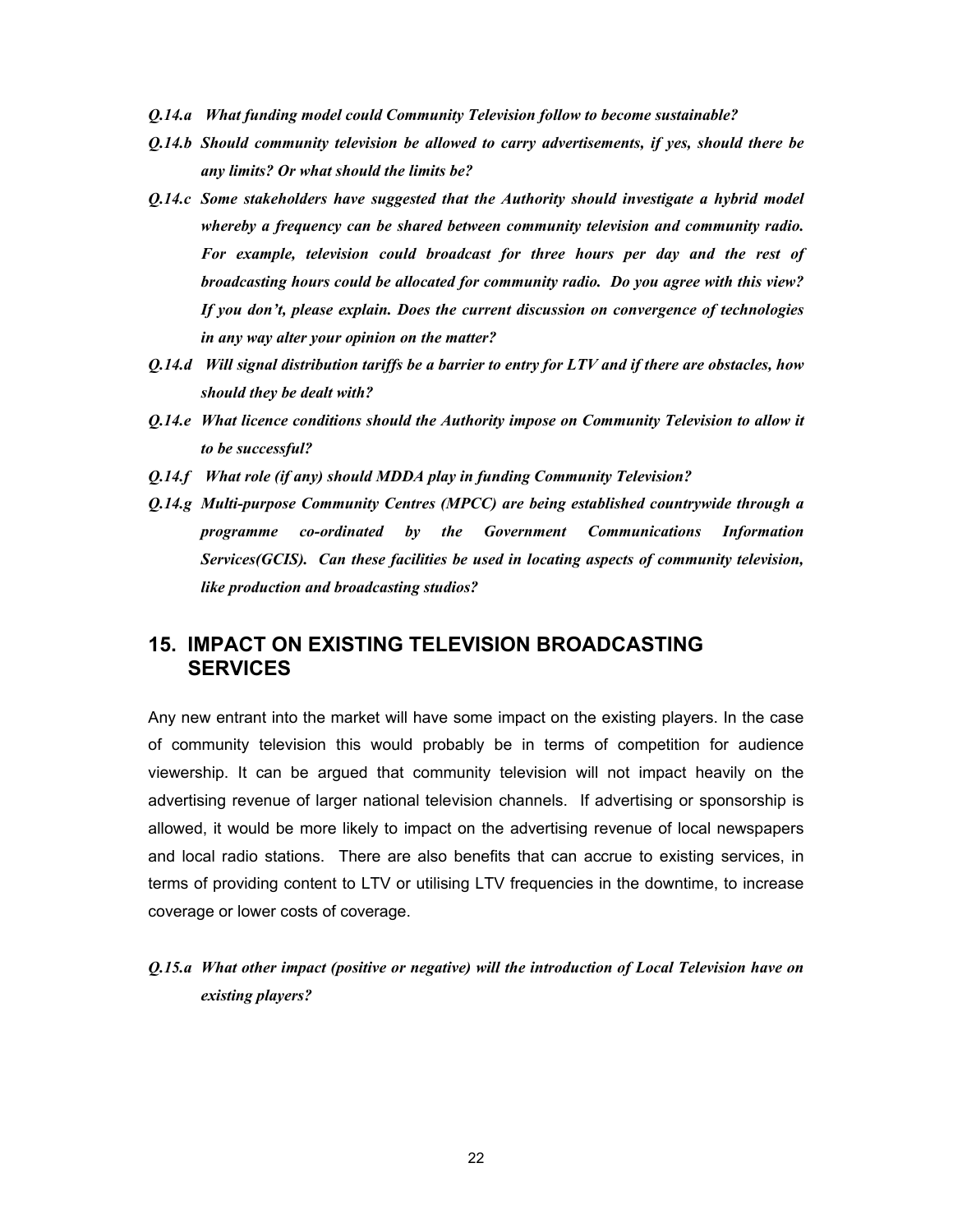### **16. INTERNATIONAL PRECEDENT**

In most countries community television is broadcast on cable and is identified by the following three aspects:

- **public access**: Residents of a community have access to equipment to produce a programme to share with neighbours over the local public access channel. Public access channels may also feature government programmes and programmes produced by the schools. These are called government access and educational access, respectively. Sometimes each of these functions- public, government, and educational access has its own channel. In some cases though the activity shares a single channel.
- **local origination**: The cable company creates local programming, largely developing the ideas for the programmes and producing with their own staff. These programmes are aired on a local cable channel for cable subscribing members of the community to enjoy.
- **non-profit community television**: Managed and programmed by non-profit organisations which use the channel(s) for education, outreach, etc.

Community television has become an active practice in Europe, North and South America, and Australia. It provides the general public with opportunities specific to each locale: access to video production equipment, training in the use of this equipment, and/or distribution outlets for their completed video programmes. In the U.S distribution of community television programming is primarily through local cable television channels. Nearly 2000 communities are served by such facilities, dedicated for use by the public, or set aside for education or government. These access channels produce over 20 000 hours of original programming every week.

#### **16.1 Canada**

In Canada, community stations are sometimes referred to as Remote Stations and operate on a limited effective radiated power. Their Grade B service contour does not exceed 12 kilometres in any direction from the antenna site.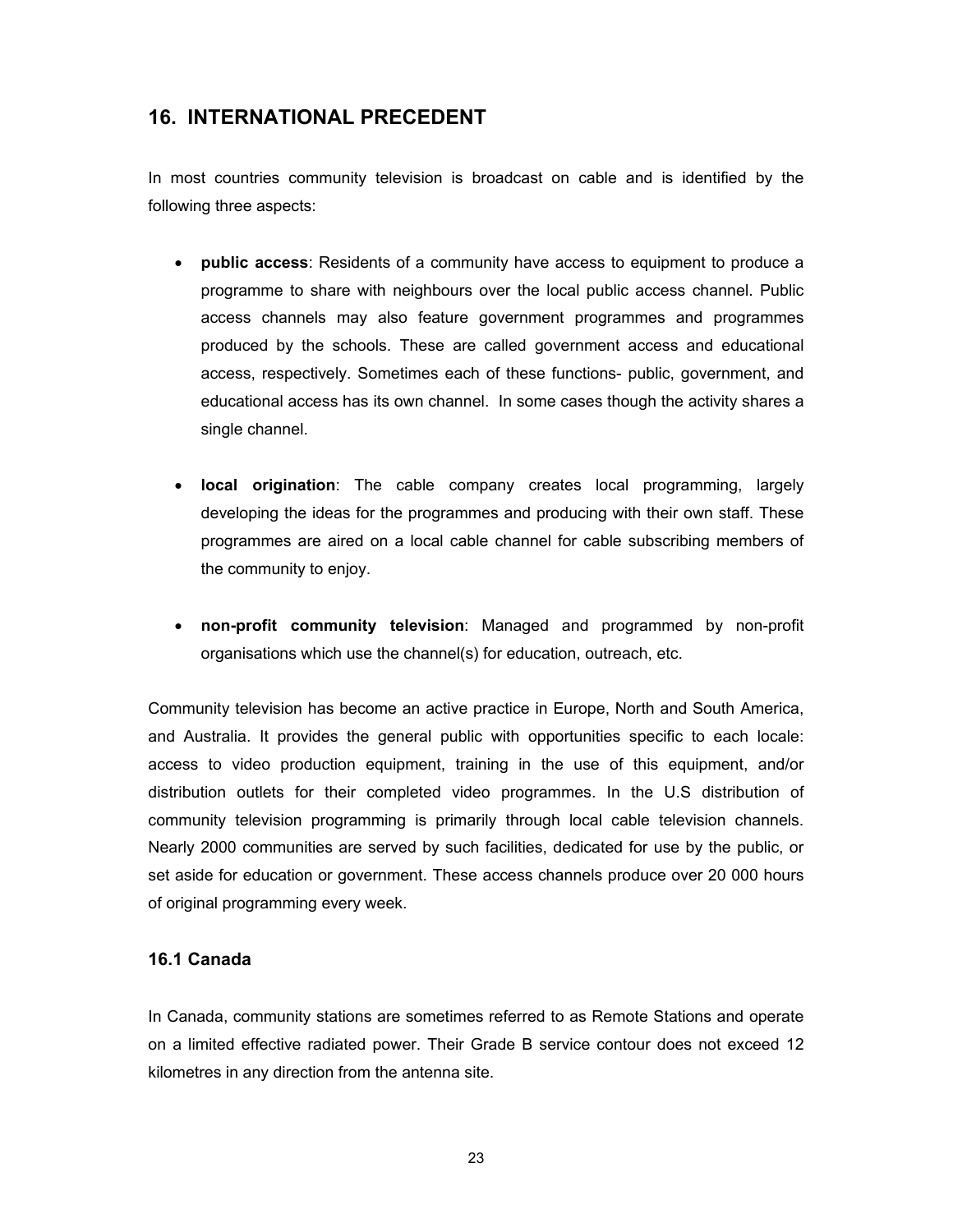Accordingly, remote stations develop community-oriented programming that contributes to the diversity of television services within the community. Although the policy allows for the broadcast of non-Canadian content programmes, it stipulates that a remote station must also fulfil the requirements of the television regulations or any condition of licence regarding Canadian content, as well as meet its responsibilities with respect to community-oriented programming.

#### **16.2 Ireland**

 $\overline{a}$ 

In Ireland, a community station is characterised by its ownership and control by the community and its programming that is characterised by the community that its serves.

Stations included in the community broadcasting strand are be expected to:

- describe clearly the geographical community or community of interest served;
- promote and support active participation by this community at all levels in the operation; and
- operate in a manner which is in keeping with the ethos or value system which underpins community activity.

Community television stations in Ireland are funded by various sources such as advertising, sponsorship, grants, donations and membership fees. The Broadcasting Commission of Ireland ("the BCI") stipulates that:

- no more than 50% of a community station's income should come from any one source;
- no more than 50% of income should be secured from commercial activity;
- a maximum of six minutes advertising/sponsorship per hour will apply; and
- stations may only broadcast advertisement which relate to-
	- (i) work opportunities which exist in the specified area,
	- (ii) events which are to occur in a specified area,
	- (iii) businesses which are to be carried on in the specified area and
	- (iv) services which are delivered in the specified area<sup>10</sup>.

<sup>&</sup>lt;sup>10</sup> Under the Broadcasting Act 2001, the name and role of IRTC was changed in 2001 to the "Broadcasting Commission of Ireland"(BCI)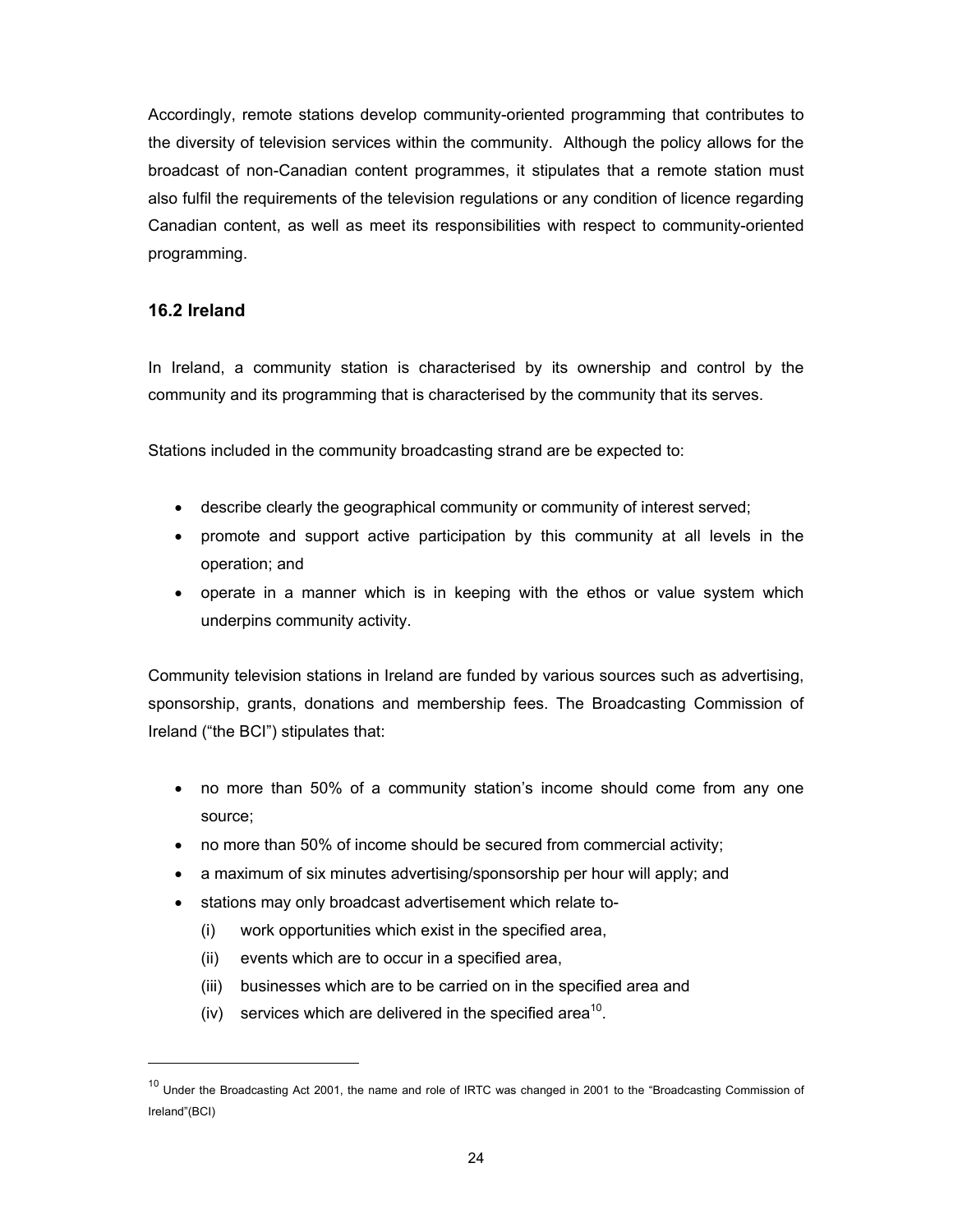#### **16.3 The United States of America**

In the United States of America, community television services are known as "Low Power Television Service" (LPTV) and were established by the Federal Communication Commissions ("the FCC") in 1982. They were established to provide opportunities for television services for locally-created and community-oriented programming in both rural locations and individual communities within larger urban areas; these are subject to a limit of 3 kilowatts effective radiated power (ERP) for VHF channels and 150 kilowatts ERP for UHF channels, as well as having to abide by the interference protection standards. The LPTV's are operated by diverse groups such as high school and colleges, various religious groups, local governments, large and small businesses and individual citizens. More than 20% of LPTV stations are licensed to minority groups.

LPTV has had a positive economic benefit such as creating opportunities for entry into television broadcasting. There are more than 2000 licensed and operational LPTV stations and approximately 75% of these serve rural communities. The modes of programming delivery of LPTV stations include satellite, syndicated programming, movies and a miscellany of locally produced programmes.

Regulations covering LPTV include:

- limit of effective radiated power (ERP) of 3 kilowatts for VHF channels and 150 kilowatts ERP for UHF channels;
- no limit on antenna height as long as the tower structure has been registered with the FCC;
- no limit on advertising time;
- no minimum hours required for broadcasting;
- no ownership limits; and
- must not cause interference to the reception of existing or future full-service stations and must accept interference generated by such full-service stations.

Being an island state slightly different from the other states in the USA, in Hawaii, a community television is referred to as "public access television". This service is provided by the community free of censorship (to the extent allowed by law), commercials, and control by organisations outside a given community.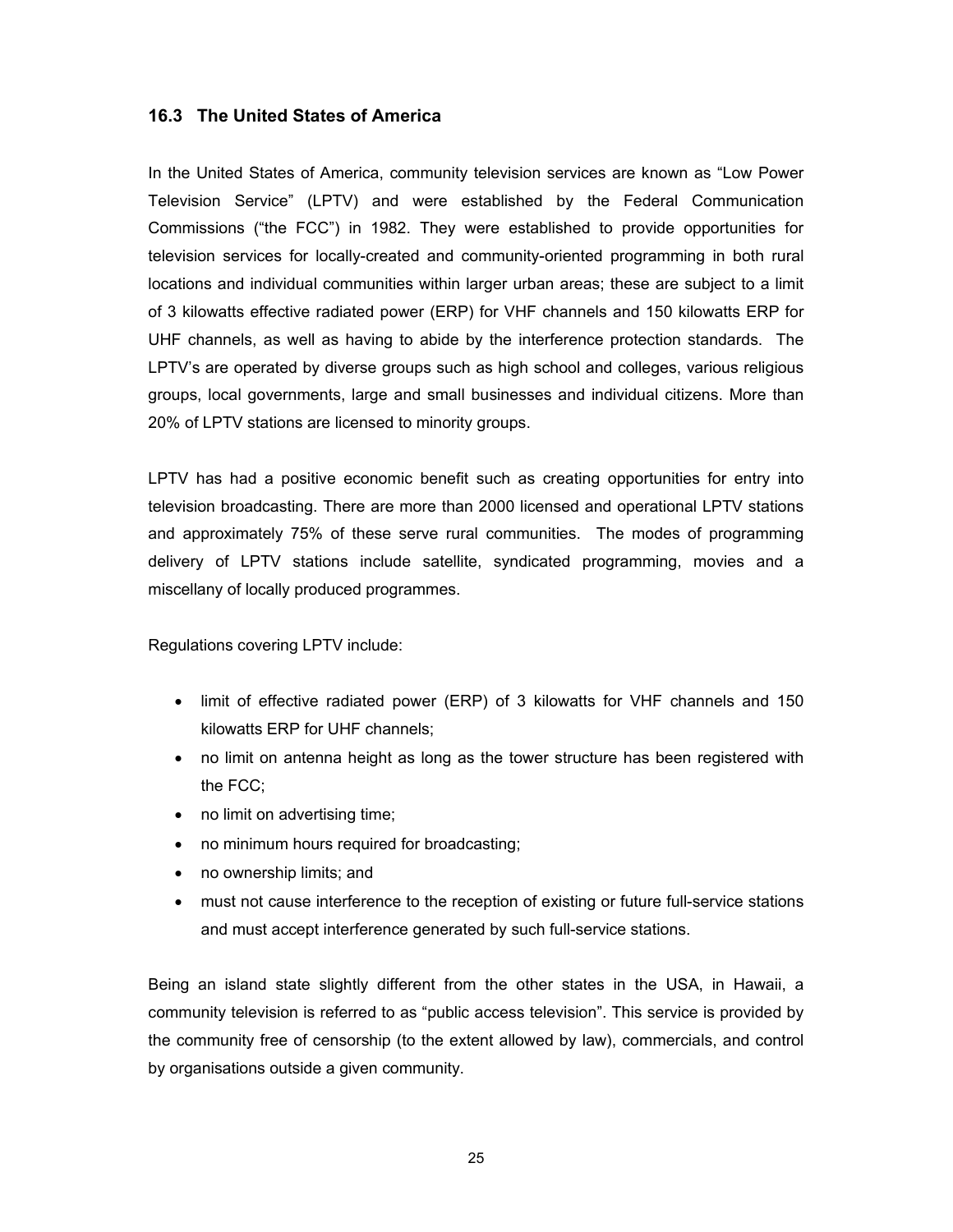Public access television services are mainly for education, coverage of Council meetings, information on County services, credit and non-credit courses delivered to the home, and special events. The cable companies in Hawaii contribute a portion of their income to support public access television.

#### **16.4 The United Kingdom**

In the United Kingdom, community television is known as "local television" and forms part of Restrictive Licence Services (RLS). This was introduced by the Communications Act of 2000, to develop a new layer of public service local television that is more relevant to people's daily lives than has previously been possible.

Local television is seen as a vehicle to bring substantial economic and social benefits such as increased employment and the promotion of social cohesion and local cultural identity. It can be produced and broadcast more economically than local newspapers and has a potential of employing over 34 000 people.

Currently, there are about 1000 local television stations in towns, rural areas and cities around the UK and these have had the following benefits:

- employment creation over 20 000 new skilled jobs;
- efficient public resource allocation;
- training;
- increased demand for supply of technical equipment;
- social inclusion;
- local democracy to enhance access to local issues; and
- cultural outlets for assisting in showcasing local creative events.<sup>11</sup>

#### **16.5 Spain**

 $\overline{a}$ 

In Spain, community television is known as Local Television. Started in the 1980's these services initially struggled to survive due to lack of government intervention. Twenty years later, they have become the "bull market" for the market players who are trying to maintain or increase their presence in the media and have conquered 10% market share.

<sup>&</sup>lt;sup>11</sup> Geoff Bush – Herts TV. June 2000. Submission to DCMS/DTI consultation on the Communications Reform White Paper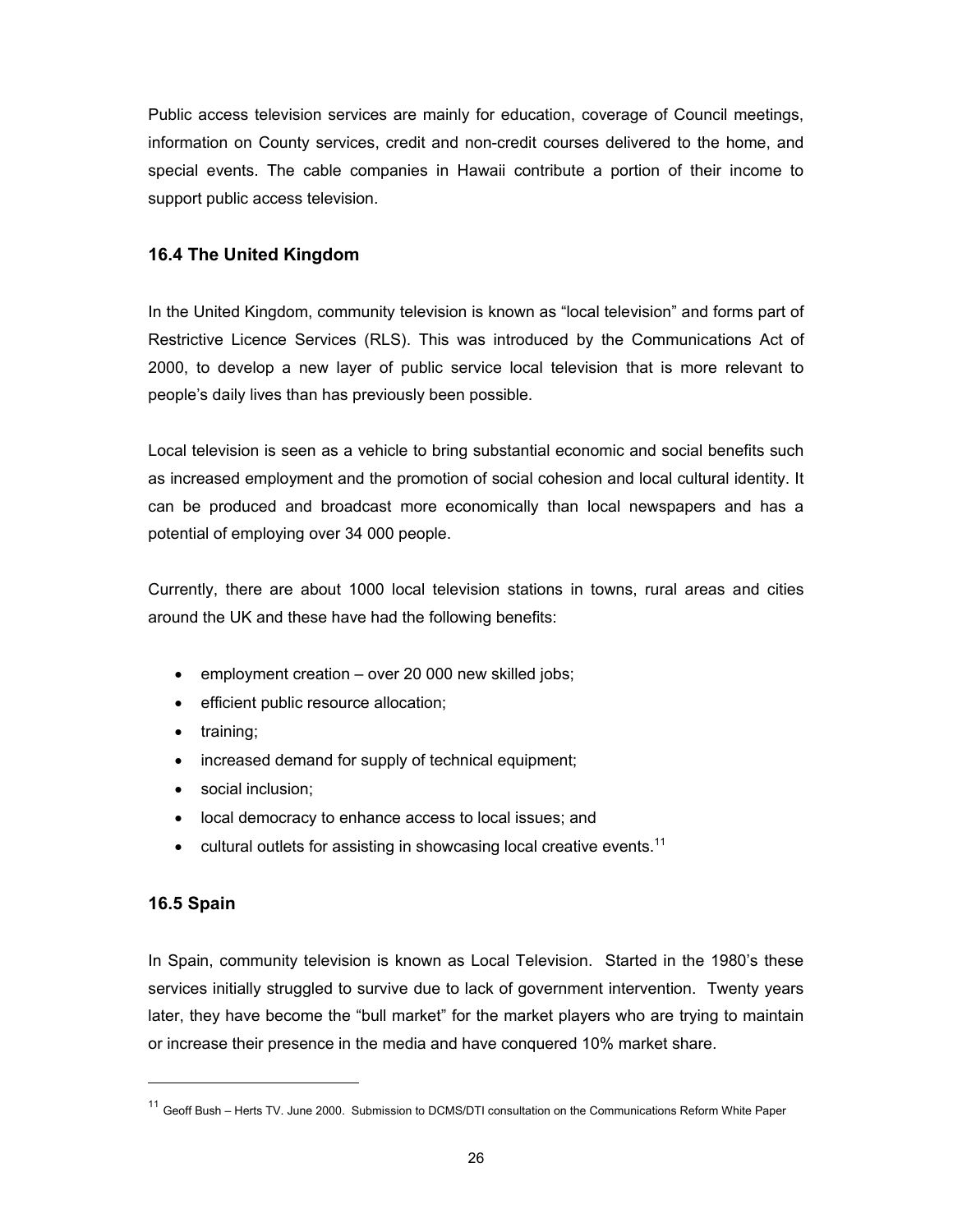Spanish Local Television which is carried on cable is based on the American model, where local television broadcasters are affiliates of big network operators which syndicate their programming to other affiliates.

#### **16.6 Australia**

In 1994, an eight year trial of community television commenced on the sixth analogue television channel after the Australian Government decided that the spectrum would be made available for community and educational non-profit purposes. The services operate as open narrowcasters with special conditions on their apparatus licences.

Since then community groups have demonstrated that viable community television services can be provided for non-profit community and educational purposes, despite an uncertain business environment as a consequence of the trial period and limited-term licences.

Channel 31 Melbourne is the most successful of the five full-time community television (CTV) stations operating in Australia. It reaches over a million viewers each week. The consortium for Channel 31 was established in 1991 as an administrative body for local video production groups. In four years Channel 31 has turned over millions of dollars and is a viable, growing operation providing over 60 hours of original first-run programming each week. The revenue base of the station is primarily from sponsorship - historically the majority of these from the racing industry - but the sponsorship base is diversifying and broadening. The station is sustained by the efforts of over 70 volunteers each week and eight full time staff. Channel 31's offerings include experimental programmes, highly innovative digital animation, sporting telecasts, variety shows, lifestyle magazines, music programmes, religious studies and educational programmes. Channel 31 broadcasts 24 hours a day, seven days a week (i.e. 168 hrs). Approximately, 95% of this programming is either sourced from community groups or produced by the station itself.

The other four full time community stations are in Brisbane (Briz 31), Lismore (LINC-TV), Sydney (C31) and Adelaide (ACE). There are three other licensees yet to commence in Hobart (HAC-TV), Bendigo (CTV 41) and Perth (Channel 31 Consortium). Compared to Channel 31 Melbourne, the other CTV operators are in different stages of development but each offers unique services to benefit their target communities. The sector provides for otherwise unmet community needs for diverse and locally relevant media content. As Australian television is dominated by three commercial and two government-owned national and centralised networks, community television is therefore viewed as the final preserve of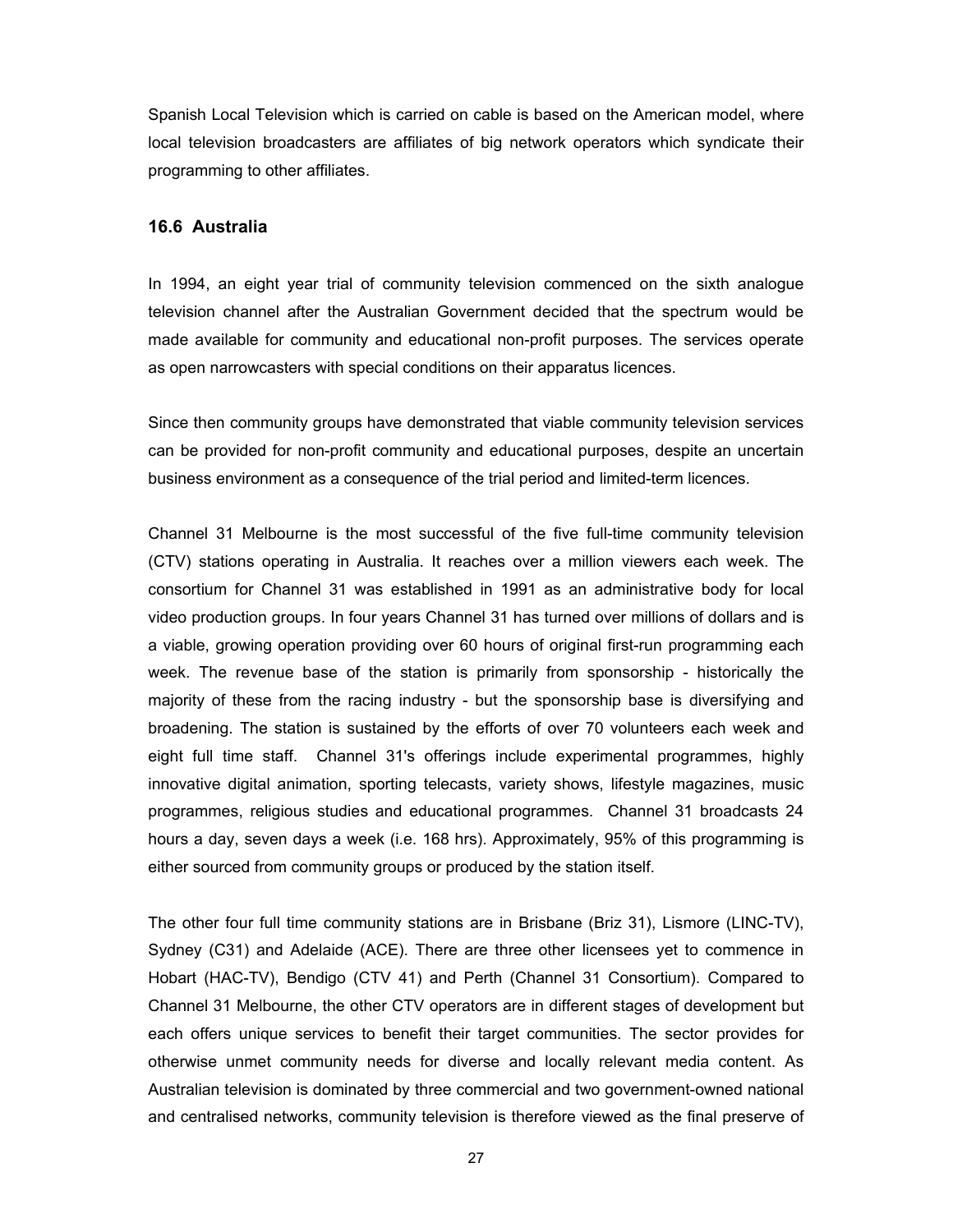true localism. Community television also provides an important outlet for originality, innovation and experimentation in content production.

The community television sector in Australia has emerged in an uncertain policy framework without any Government subsidy for operations, programmes or development. Revenue for the sector is modest with the five operating stations raising about AUS\$2m from sponsorship (67% of aggregate revenue), airtime access fees (27%), grants (3%), production activities/sales (2%), equipment and facilities hire (0.6%) and memberships (0.5%). Community television broadcasters believe that the future viability and development potential of community television would be enhanced by the use of digital production and transmission technology. They are currently actively campaigning to ensure that policy decisions about digital television and datacasting need to fully take into account the needs of community television.

The Broadcasting Services Act, in Australia, requires that community broadcasting services should be able to be received on commonly available equipment and made available free to the general public. Free-to-air television is regarded as a universally available communications medium and is therefore viewed as being in the public interest for community television (CTV) to continue to be developed as an integral part of the television broadcasting medium.

#### **16.7 Public Access Case Studies**

It is perhaps useful to look at three international case studies on how public access television has been implemented in the United States of America, Germany and New Zealand. The implementation of public access television is very different from the usual approach to community television. It is mainly educational and is driven by non-profit organisations or local origination; this is where the station's staff produces its own programmes. Public Access television merely provides a platform and all the content broadcast is from the community.

#### **16.7.1 Germany – Offener Kanal Dortmund**

Offener Kanal (Open Channel) Dortmund is an open channel that aims to offer all citizens of Dortmund the possibility to make use of their basic rights to freedom of speech in the electronic medium of television. The station began broadcasting in June 1985, initially the cable-casting was managed by a local public TV station.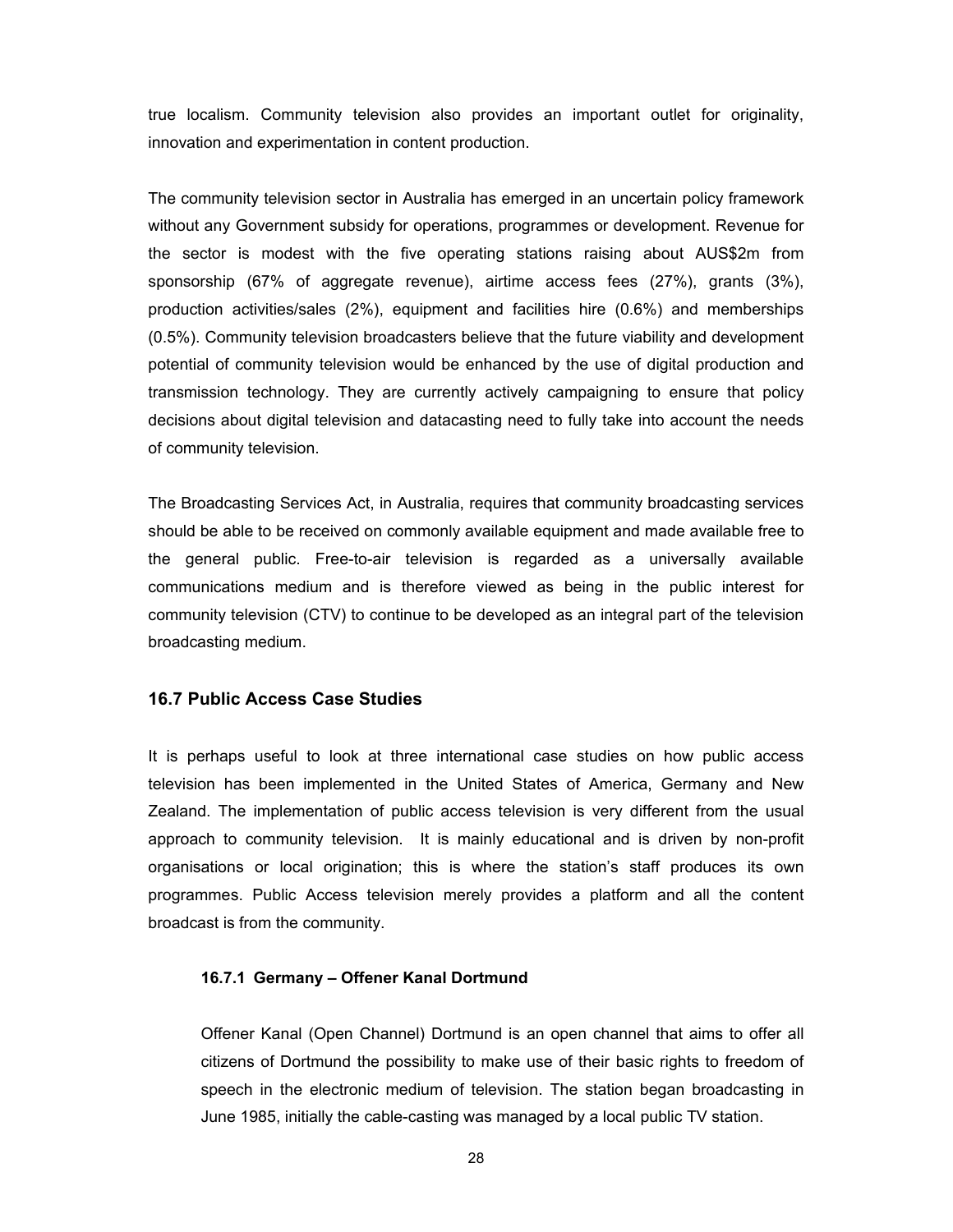Each user is given the production and transmission time required to state their opinions on the Open Channel which transmits in the Dortmund cable network on channel 3, from Monday to Friday, from 17h30 to 22h00. From 22h00 the days' programmes are repeated on weekends the whole of the weeks programmes are repeated from 16h00. All citizens living in Dortmund (transmission area) are able to use their Open Channel.

Every producer is responsible for his or her programme and to make sure of this the name and address of the responsible producer is shown at the beginning and end of each programme. Upon request each user can receive advice from "communications helpers' (employees of the Open Channel), as well as instructions on how to use technical equipment. Further the Open Channel offers a number of media course and seminars to the public, in co-operation with various educational institutions. The programme scheme is not set up by the Open Channel itself. All contributions are transmitted according to the line-up principle, which simply means that users can choose the day they would like their contributions to be transmitted. It is from this that a kind of programme scheme develops. Changes in line-up are possible in agreement with users.

The Open Channel is free. Lending video cameras and using the editing equipment and the television studios are absolutely free of charge. The Open Channel is financed with funds from the state government and partly from the City of Dortmund's municipal authorities and from donations from the public. The latter also supplied the Open Channel with an old school building in Dortmund from which it broadcasts.

The range of broadcast in the Open Channel covers, amongst others:

- sport shows;
- music shows;
- church and religious contributions;
- information shows:
- holiday films;
- movies;
- reports on all local cultural happenings;
- birthday greetings, marriage proposals; and
- foreign language contributions.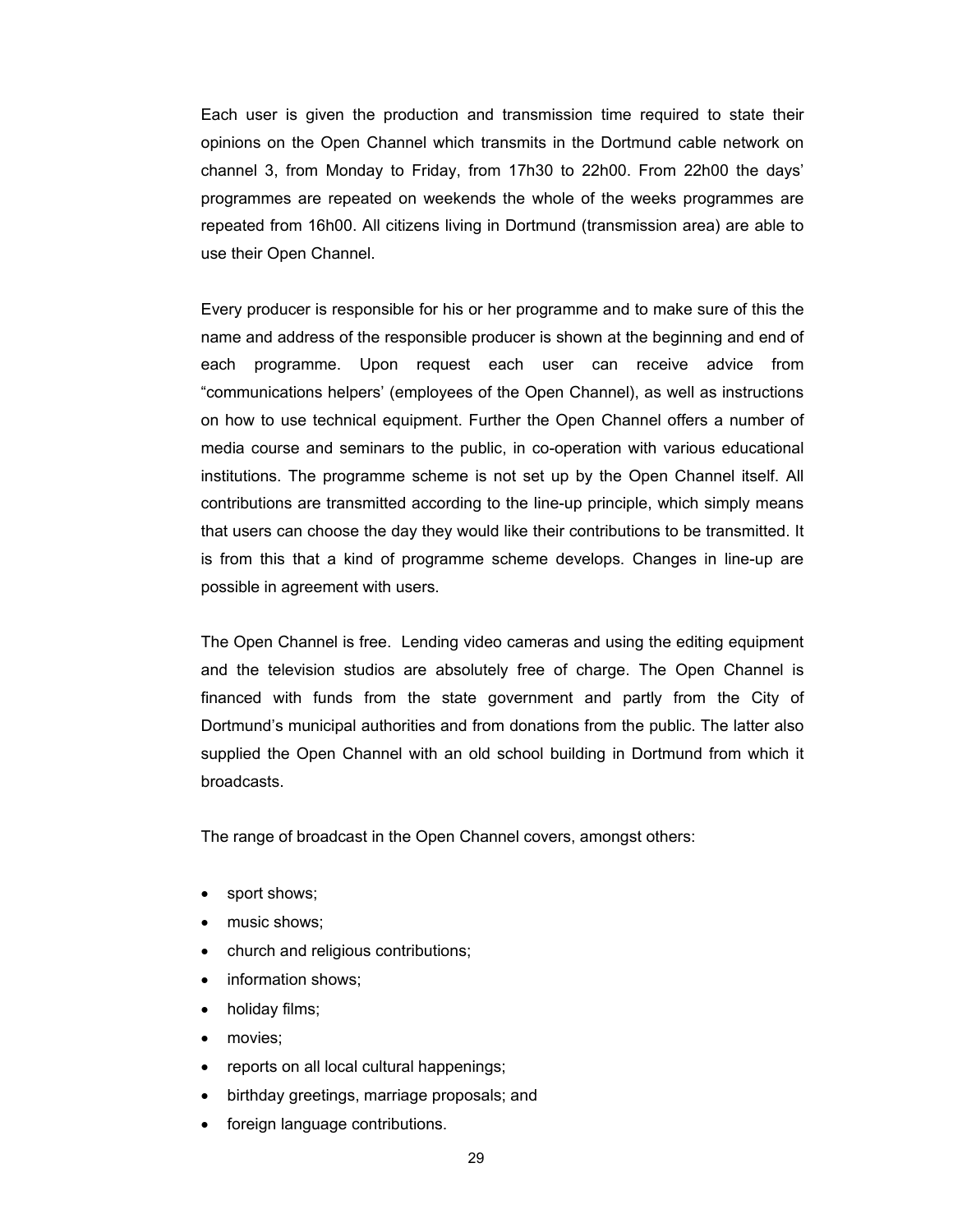#### **16.7.2 United States of America – Access Phoenix**

Access Phoenix is the public access TV Phoenix, Arizona, USA. It provides citizens, non-profit organisations and government agencies the opportunity to produce television shows for local communities. Citizen or non-profit organisation producers can attend orientation and hardware training classes at Access Phoenix for a nominal fee of \$30 dollars per person. The persons producing a television programme for broadcast on Access Phoenix must attend these classes. Access Phoenix accepts 30 minute programmes for broadcast and avail its studios and equipment for hire at nominal fees to citizen or non-profit organisation producers.

Access Phoenix is a non-profit organisation committed to providing citizens with the most accessible way to communicate with their communities. It depends upon air time rates, public donations and government funding for its operating revenue.

Some examples of locally produced programmes broadcast by Access Phoenix are:

- naturescope a look at Palm Beach Country's unique flora and fauna;
- storytime classic favourites and fun new stories along with puppets to entertain children;
- crossing the Line riding along with palm Beach fire-fighters and paramedics;
- in View meeting the people and county departments working to keep Palm Beach Country one of the best places in the USA;
- cultural Capital a weekly lesson on the arts;
- country Connection issues that face the community are discussed with local leaders and elected officials; and
- environmental TV the Solid Waste Authority shows citizens how they can recycle and conserve the environment

#### **16.8 Lessons learnt from International precedent**

It is clear from the international experience is that just like the diverse communities they serve; community TV comes in all shapes and sizes. Coverage can range from a school through a small rural community and to a small city. The term narrowcasting or low power TV has been used to indicate the limited range of coverage for community television.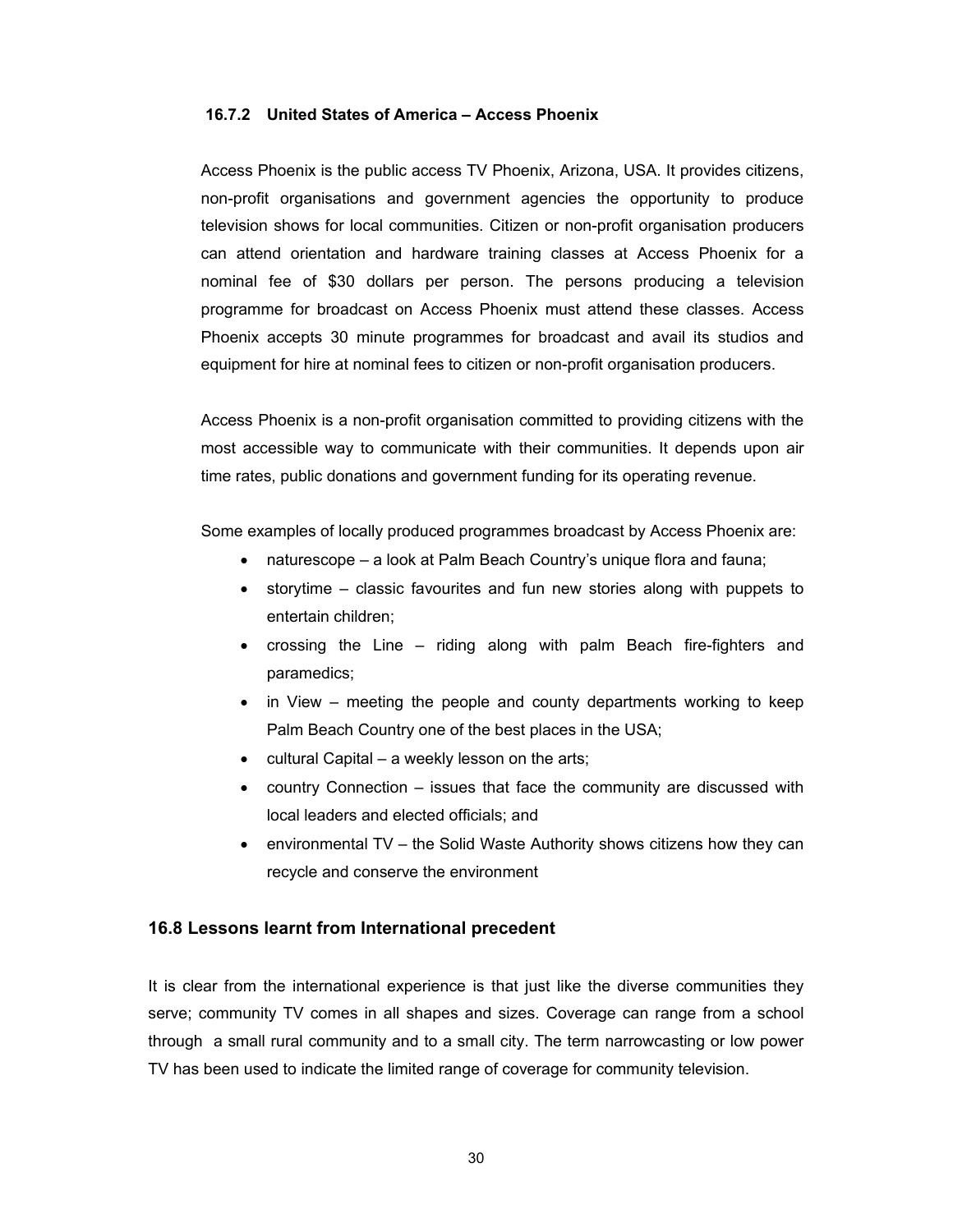Another principle is that community TV should not be driven by commercial motives, other than sustainability. This is closely linked to the principle that the community should have access to air time, and that this should be provided on an impartial basis.

It is also clear that community TV can play an important role in articulating community interests in a way that national and regional television cannot. It also provides a platform for marginalized groups in society. As most of the station workers are volunteers, community TV provides useful training role for those intending to seek a career in the media industry. It is also clear that public access television is not just restricted to the USA and Canada, it can be found in such places as the United Kingdom, New Zealand, Denmark and Fiji. There also appears to be a link in most countries to "must carry" obligations on cable operators. In Brazil, for example, Law 8.977 of June 1, 1995, "requires cable operators to make available" six channels free "for public use, to ensure the exercise of free speech"<sup>12</sup>.

- *Q.16.a Should there be any additional programming requirements for Local Television other than those set out in legislation?*
- *Q.16.b What percentage of broadcast hours should news and current affairs have on LTV?*
- *Q.16.c What workable models can be identified from international experiences for use in South Africa?*
- *Q.16.d What aspects of Public Access case studies should be considered for LTV in South Africa?*
- *Q.16.e Should South Africa consider international precedents and limit ERP for LTV?*
- *Q.16.f If the Authority was to introduce local community television, how should this be done? Should the Authority prescribe a model for Community Television or should it be flexible by allowing incumbents to demonstrate the best model for South Africa by allowing a trial period of eight years and if it succeeds, the successful model be adopted for South Africa?*

 $\overline{a}$ 

<sup>&</sup>lt;sup>12</sup> Olson, B. 2002. The Histroy of Public Access Television. USA: Eau Claire Community Television, p.10.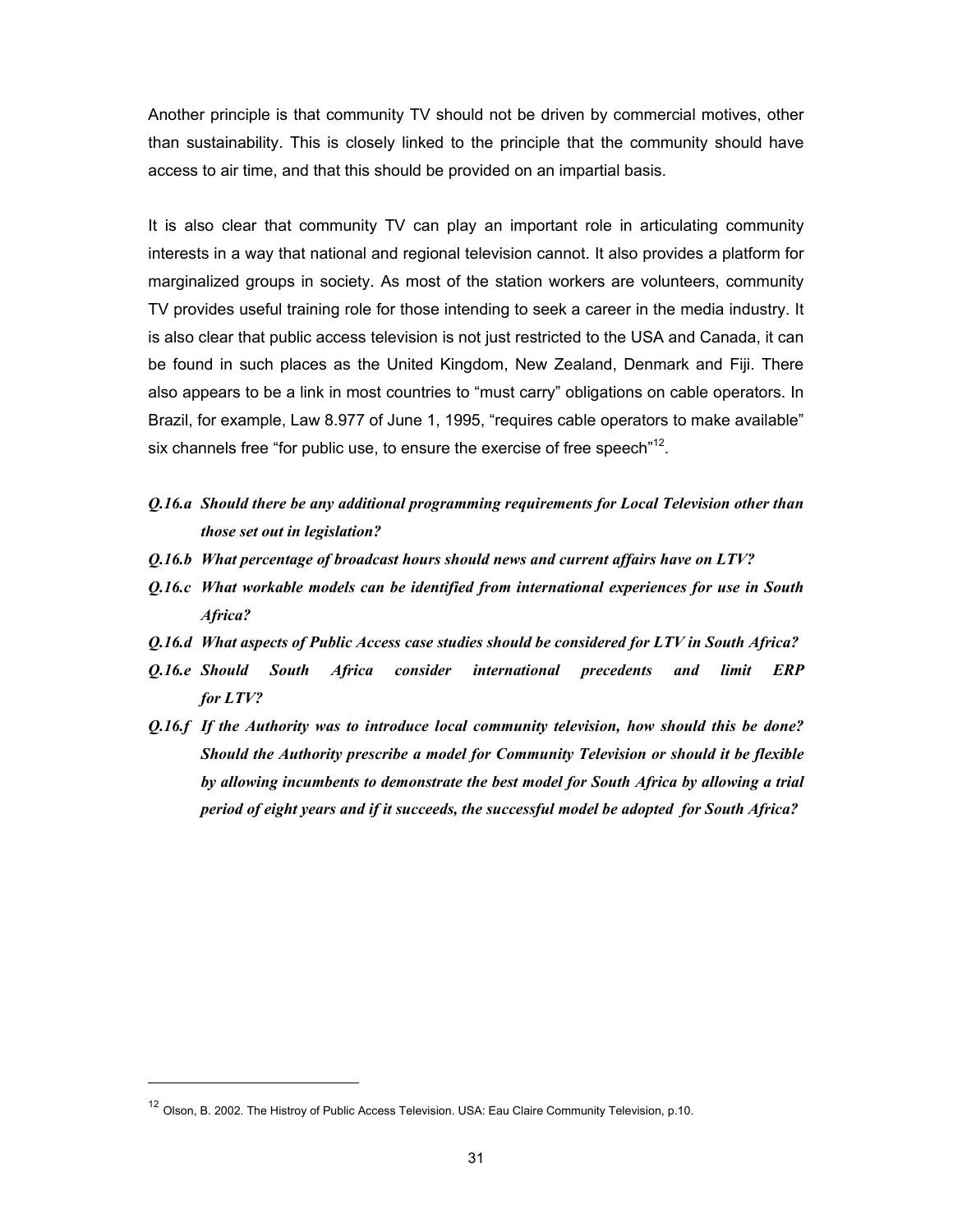# **SECTION D**

### **COMMERCIAL LOCAL TELEVISION SERVICES**

As mentioned previously section 2 of the IBA Act places an obligation upon the Authority to promote the introduction of a diverse range of television services at national, regional and local level. This obligation has only been met in sound broadcasting.

Section 2 further indicates that the Authority must attempt to promote public, commercial and community broadcasting services which are responsive to the needs of the public and which promote national and regional identity, culture and character. It is for this reason, amongst others, that the Authority should consider the public demand and financial viability of introducing Commercial LTV.

### **17. LEGISLATIVE FRAMEWORK**

The legislative framework guiding the Authority in its inquiry into Commercial LTV is contained in the IBA Act and the Broadcasting Act.

#### **17.1 Licensing**

In terms of section 46(1) of the IBA Act in considering an application for a commercial broadcasting licence, the Authority shall with due regard to the objects and principles enunciated in section 2, *inter alia* take into account:

- (a) the demand for the proposed broadcasting service within the proposed licence area;
- (b) the need for the proposed service within such licence area, having regard to the broadcasting services already existing therein;
- (c) the expected technical quality of the proposed service, having regard to developments in broadcasting technology;
- (d) the capability, expertise and experience of the applicant;
- (e) the financial means and business record of the applicant;
- (f) the business record of each person who, if a licence were granted to the applicant, is or would be in a position to control the operations of the applicant either in his or her individual capacity or as a member of the board of directors or top management structure;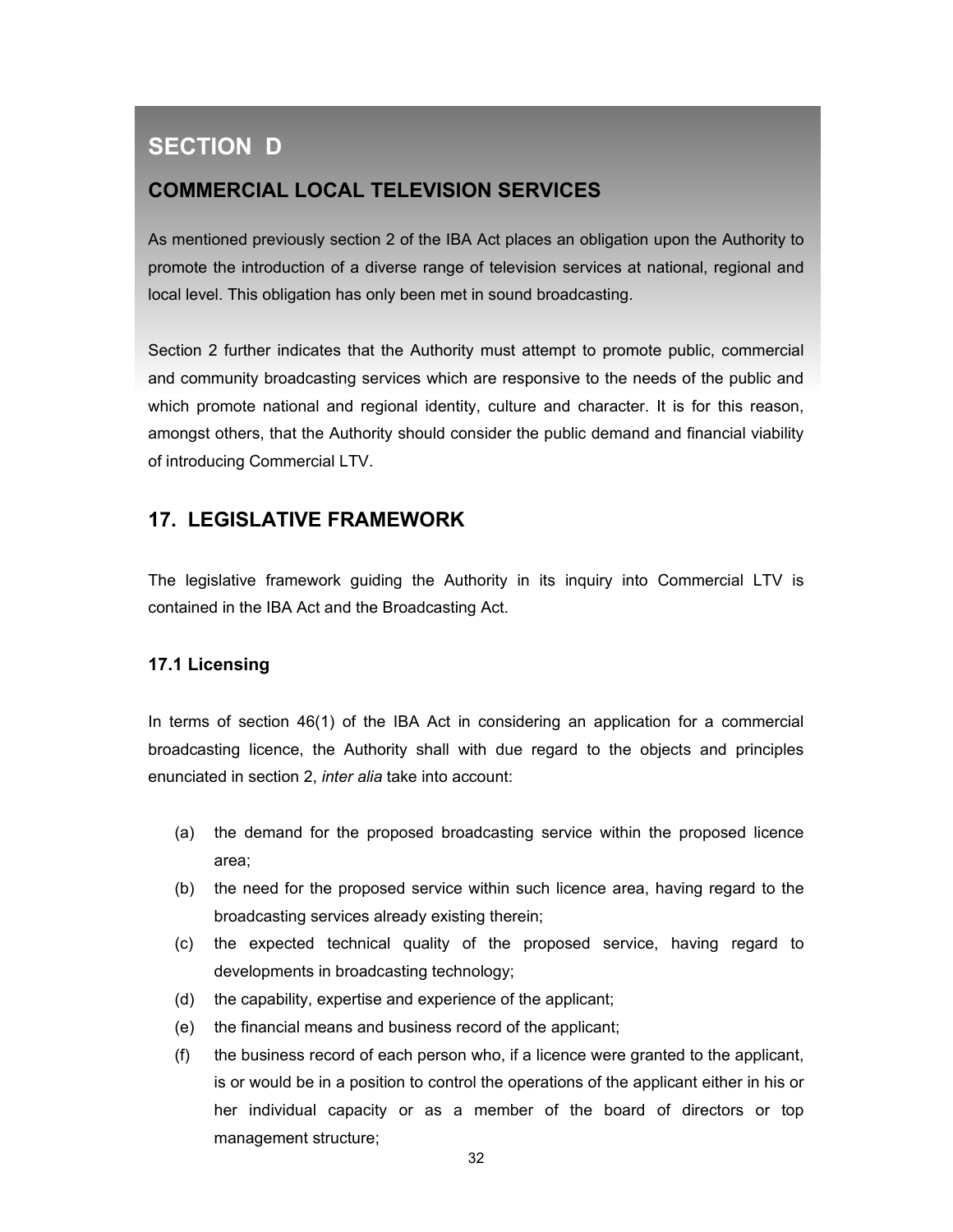- (g) the applicant's record and the record of each person referred to in paragraph (f), in relation to situations requiring trust and candour;
- (h) whether the applicant is precluded by or in terms of section 48, 49, 50 or 51 from holding a broadcasting licence; and
- (i) whether either the applicant or the person referred to in paragraph (f) has been convicted of an offence in terms of this Act.

### **17.2 Programming**

Legislative guidance is also given in the Broadcasting Act, with regards to the type of programming a commercial broadcasting service is expected to provide. Section (30)(1) states that commercial broadcasting services when viewed collectively-

- (a) must as a whole provide a diverse range of programming addressing a wide section of the South African public;
- (b) must provide, as a whole, programming in all South African official languages;
- (c) may provide programming in languages other than South African official languages, where the Authority is convinced that such services can be commercially viable; and
- (d) must within a reasonable period of time be extended to all South Africans and provide comprehensive coverage of the areas which they are licensed to serve.

If a Commercial LTV selects the option of being a free-to-air broadcaster it would also be guided by section 30(2) which states that the programming provided by free-to-air broadcasting must as a whole-

- (a) reflect the culture, character, needs and aspirations of the people in the regions that they are licensed to serve subject to licence conditions;
- (b) provide an appropriate significant amount of South African programming according to the regulations of the Authority;
- (c) include news and information programmes on a regular basis, including discussion on matters of national and regional, and where appropriate local, significance: and
- (d) meet the highest standards of journalistic professionalism.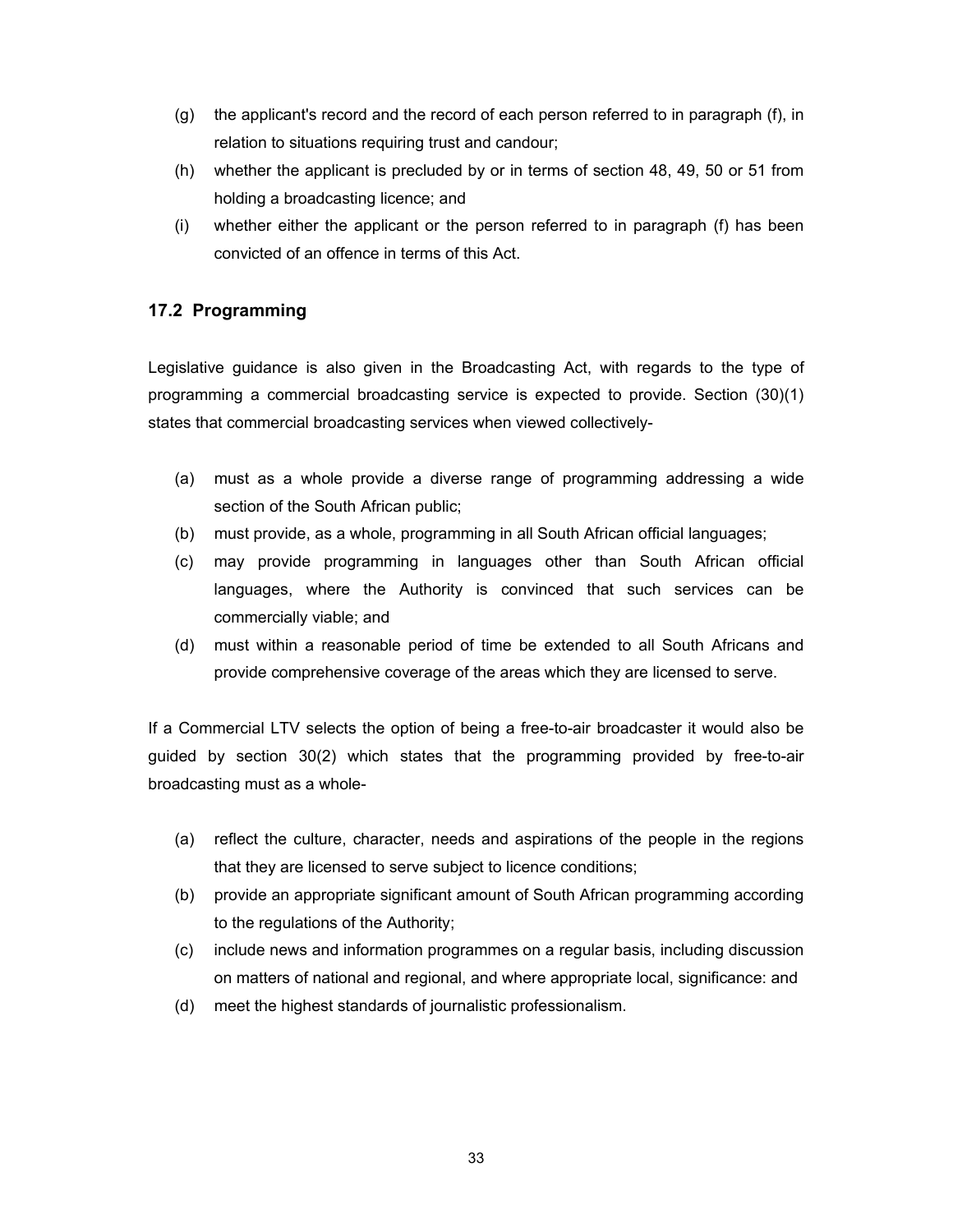This is further amplified by section (30) (4) which states that -

"The programming provided by free-to-air television broadcasting services must as a whole include levels of South African drama, documentaries and children's programmes that reflect South African themes, literature and historical events, as prescribed by regulation".

The above sections emphasise the importance of reflecting South African culture on our airwaves and that even though a commercial free-to-air broadcaster's main purpose is to make profit, they are also expected to broadcast diverse programme genres including South African drama, children's programming, news and documentaries.

*Q.17.a If a Commercial LTV is introduced, should it be limited to free-to-air or can it look at other categories of licence such as Terrestrial subscription?* 

### **18. ECONOMIC FEASIBILITY AND ADVERTISING**

Commercial LTV should be allowed to generate its revenues from advertising and sponsorship. As a Commercial LTV, it would also be subject to advertising limits and programming requirements including South African Television Content.

AMPS 2002B has shown that there has been a great deal of movement within the Television arena with e-tv and SABC 1 pulling more viewers, followed by SABC 2 and Mnet's main channel.



**SOURCE: AMPS2002B**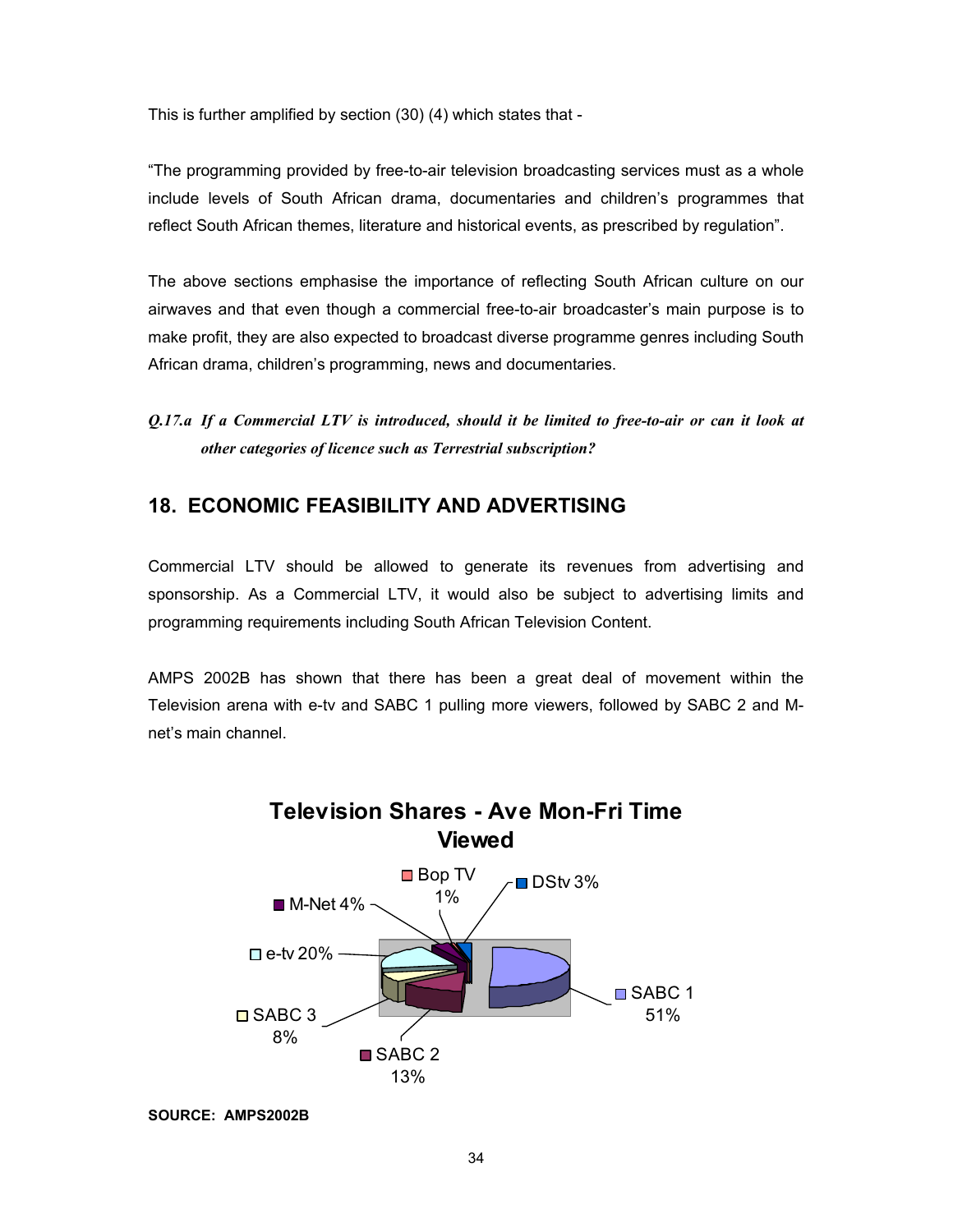Commercial LTV would be competing with these entrenched players and would need to be creative through their programming in order to claim a percentage of market share.

The introduction of commercial LTV should be done in such a way that the new entrant would be able to sustain itself. In recent years, the Authority has received enquiries regarding the introduction of commercial LTV. These inquiries were from aspirant broadcasters in Durban, Johannesburg and Cape Town. Potentially the Authority would also licence regional television services.

*Q.18.a There is a perception that increasing channels will not bring diversity and choice for audience but will have a negative impact on audience behaviour. Do you agree with this perception? If yes, why? If no, why not?* 

### **19. INTERNATIONAL PRECEDENT**

#### **19.1 USA**

In the USA, commercial local television forms part of public television and although it is run on a commercial basis, i.e. payment for air-time, it is for non-profit purposes. It generates its funding from sponsorship and donations from local businesses and membership fees.

#### **19.2 Australia**

In 1956, initially, two commercial metropolitan television broadcasting licences were granted in both Sydney (ATN and TCN) and Melbourne (GTV and HSV), followed by national services (the ABC) in Sydney and Melbourne. The introduction of commercial metropolitan television services to other capital cities and regional areas was a staged approach. Commercial metropolitan television services commenced operation in Brisbane (BTQ and QTQ), Adelaide (ADS and NWS) and Perth (TVW) in 1959 and Hobart (TVT) in 1960.

In allocating licences, the Australian Broadcasting Control Board (later called the Australian Broadcasting Authority) was tasked to ensure that adequate and comprehensive programmes were provided by commercial television stations to serve the best interests of the general public. In addition, under the television ownership limitations, a person was prohibited from owning, or being in a position to exercise control, either directly or indirectly

*Q.18.b Which areas do you think the Authority should consider licensing the Commercial LTV?*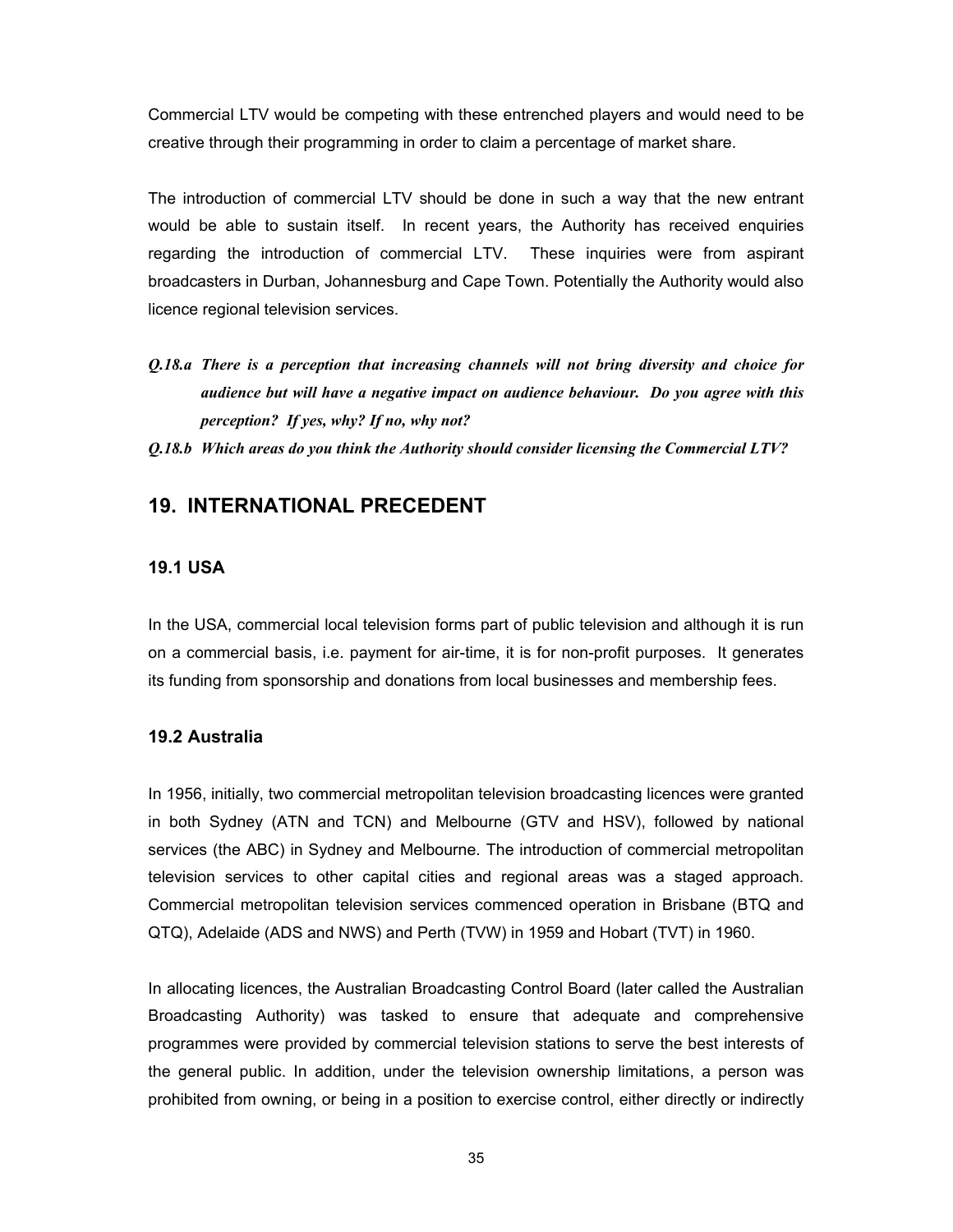for more than one station in any capital city or more than two stations in Australia (the 'two station rule').

#### **19.3 Lessons learnt from international precedent**

Most countries do not have commercial local television as this falls under community or public television services. Australia is not a good example as this reflects the way in which television services were first established in the country, rather than a model to be utilised in a country with existing television services.

Lack of international examples should not prevent South Africa from assessing the potential for LTV, especially since interest has been shown in this type of licence.

- *Q.19.a What model should the Authority develop for commercial LTV?*
- *Q.19.b Should there be any specific programming requirements beyond that set out in the legislation for commercial local television?*
- *Q.19.c What advertising limits if any should be imposed on commercial local television?*
- *Q.19.d Is commercial local television a viable operation or should the Authority consider subjecting Satellite broadcasters to carry commercial local television on their bouquet?*
- *Q.19.e What funding model should be considered for commercial local television?*

### **20. CONCLUSION**

With the exception of Australia where television originally began in the capital cities as commercial metropolitan television broadcasting services, there are few examples of the successful introduction of commercial local television as a free-to-air service.

*Q.20.a The Authority recognises that there are no models to emulate, how do you think commercial LTV should be introduced or if it should be introduced at all?*